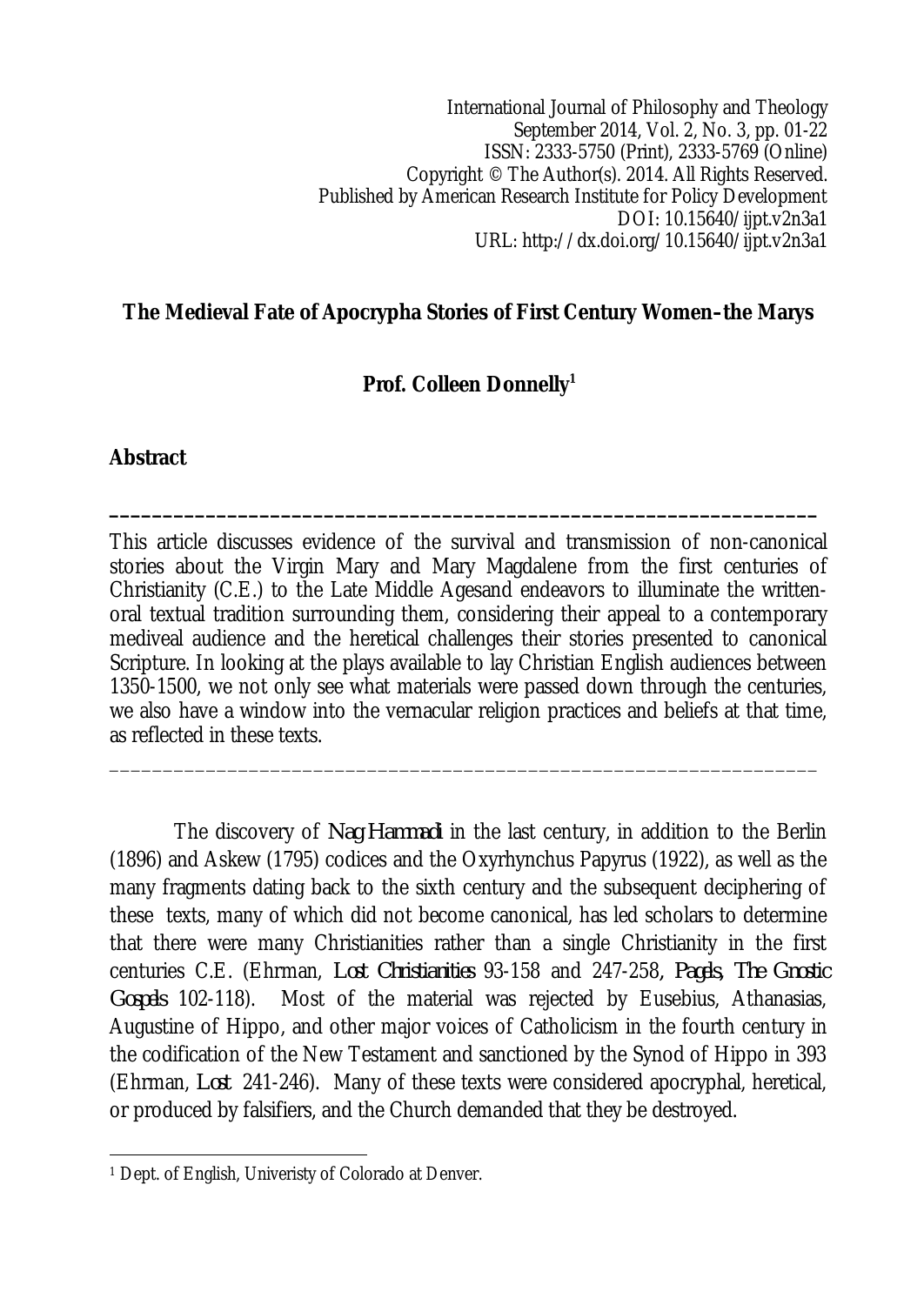In the canonical New Testament, women arguably appear minimally and sporadically. Among the rejected texts were many in which women played more prominent roles. The number of surviving copies post tenth century tells us that more stories were produced than had seemed to have been preserved by the Church. Among the most popular was *The Infancy Gospel of James* (*Early Christian Writings*) of which about one hundred and thirty copies were found, the earliest from the third century. In addition, we have four partial copies of *The Gospel of Mary*–Codex Berolinensis 8502, the Berlin Codex, and two papyri, Rylands 463 and Oxyrhynchus 3525–the earliest from the third century and all very damaged, and containing less than one half of the text (Karen King, *The Gospel of Mary: Jesus and the First Woman Apostle,* 3-11).

As the Church established its structure, theology, and practices, perhaps one of the reasons these texts would be considered heretical was their presentations of positive or powerful women (Ehrman, *Misquoting Jesus* 178-186). However, during the first two centuries, Christianity was in fact a movement supported by women, often more than by men. Women became invested in Christianity since it denied polygamy, prohibited infanticide and gave more financial security to the first widows and heirs of any man, denying the legitimacy of future marriages and children (Pagels 60-69). Women sat with Christ and other men and were allowed to be leaders until approximately 150 C.E. when, separation of the sexes, the tradition of the synagogue, began to take hold again (Pagels 63). Intermarriages of Christian women and pagan men would often mean that not only the husband but the whole household would later convert to Christianity (Stark 95-100 and Pagels 147), and depending on the family's status, this could also induce further conversions throughout a whole community. Various Christian groups/sects met in homes, rather than churches, and became their own social networks united by their beliefs. In addition, they may have been in possession of their own copied texts (Ehrman, *Misquoting* 41-42; Stark 30-39, 192). Despite these facts, one can imagine that texts such as the *Infancy Gospel of James*, which contains the story of Mary before giving birth to Jesus, the *Gospel of Mary Magdalene* and other apocryphal materials on these womenwould be problematic for the young Church determined to establish its written authority and define its articles of faith, as was the situation in the fourth century.

Many texts, both canonical and non-canonical, written from about fifty years after Christ's death down through the third century indicate a degree of literacy during this time, though certainly not across all classes, which declined after the fall of the Roman Empire (Pagels 62, Ehrman, *Misquoting* 37-38).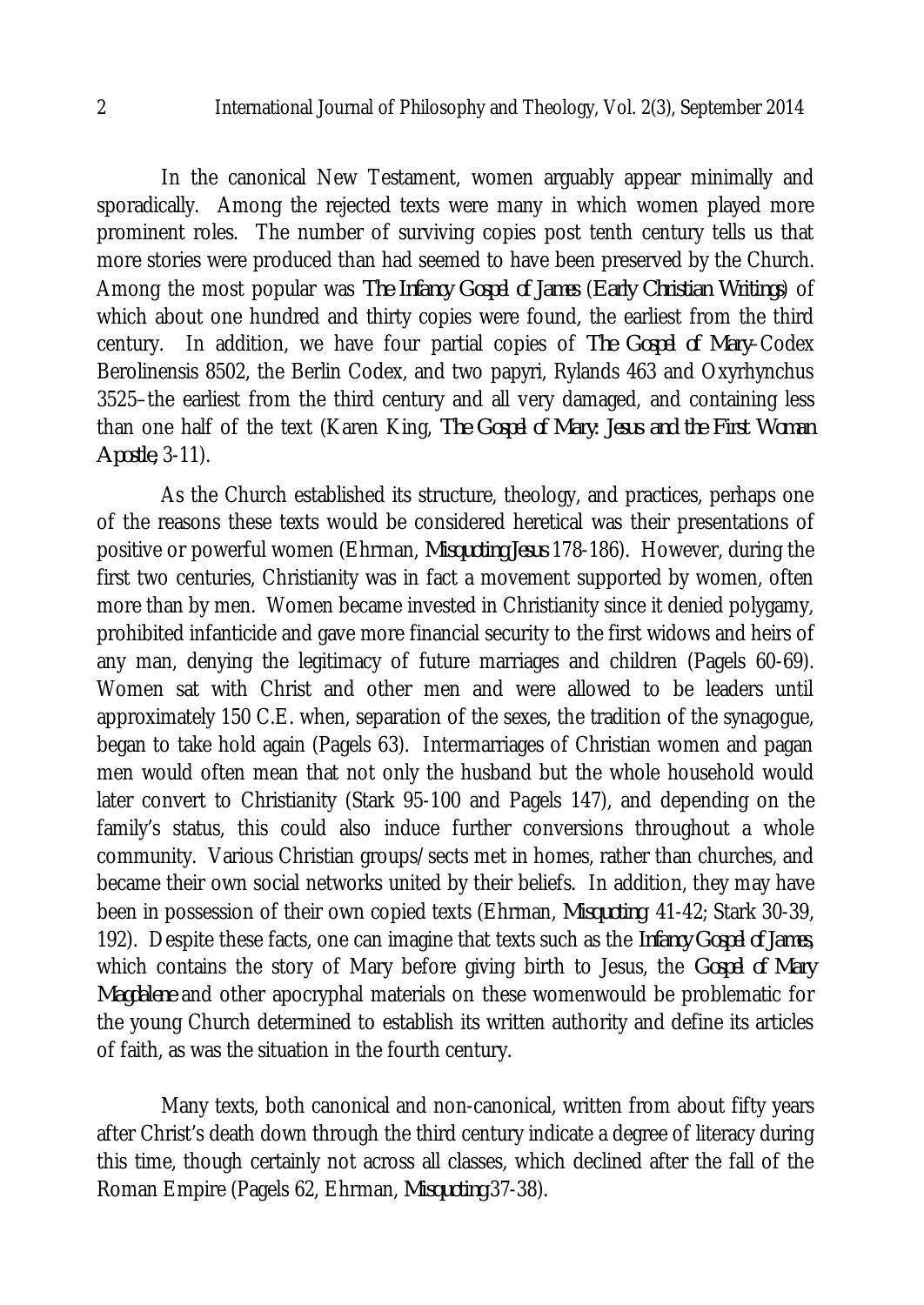This allowed both for the reading and dissemination of written texts. After the fall of the Roman Empire and the Synod of Hippo, literacy fell, and the orthodox Catholic Church took tight control of the access of textual materials which were kept in monasteries and other Church properties; further copies were made in Latin only, never in the vernacular. The Church controlled the dissemination of the Latin Bible throughout Europe, and congregations simply listened to the priest, having no access to the written text itself for centuries. Clearly there were some copies of noncanonical materials that did survive, as our recent discoveries have indicated; moreover, Christians could also keep the stories alive through oral and literate traditions and transformations.

Evidence of this is found all the way down to the late Middle Ages, suggesting that we should examine the characters, events, stories, and beliefs that continued to be transmitted–sometimes modified–to better understand the influence of unorthodox Christian materials throughout their first fifteen hundred years.Says Amodio, "performance was the most important conduit for literary dissemination" (*Writing the Oral Tradition* 98), but "this general aurality may not always indicate that the text derives from an underlying oral tradition" (96-97), as texts may be altered to suit their own contextual (social, historical and ideological) situation. The intersection of aural and written at the end of the Middle Ages, as evidenced in the English Mystery and Conversion plays, gives us insight into the vernacular religion of the common people. These plays were very popular during the fourteenth and fifteenth centuries; while the first complete cycle appeared around 1375, and subsumed individual and smaller sets of plays first recorded in 1311 (Woolf, *English Mystery Plays*  50). Plays started in the churches in Latin and involved processions, but Pope Innocent the III, in 1210 -- whose edict was echoed in Lafranc's *Constitutions* (Woolf 17, 79) -- banned priests' participation in these dramas. This resulted in the plays moving to the streets and being performed by laymen. They became the property of the laity and took on the qualities of vernacular religion, illustrating the common beliefs and attitudes toward religious materials held by the general populace.

Appearances of texts throughout that time can also be used to trace a literate tradition and add to our understanding of changes in ideology–historical, political, and theological factors– that may have affected texts. In considering oral evidence, we must look at thematics, images and similarity of descriptions, since we are talking about fifteen hundred years and multiple languages.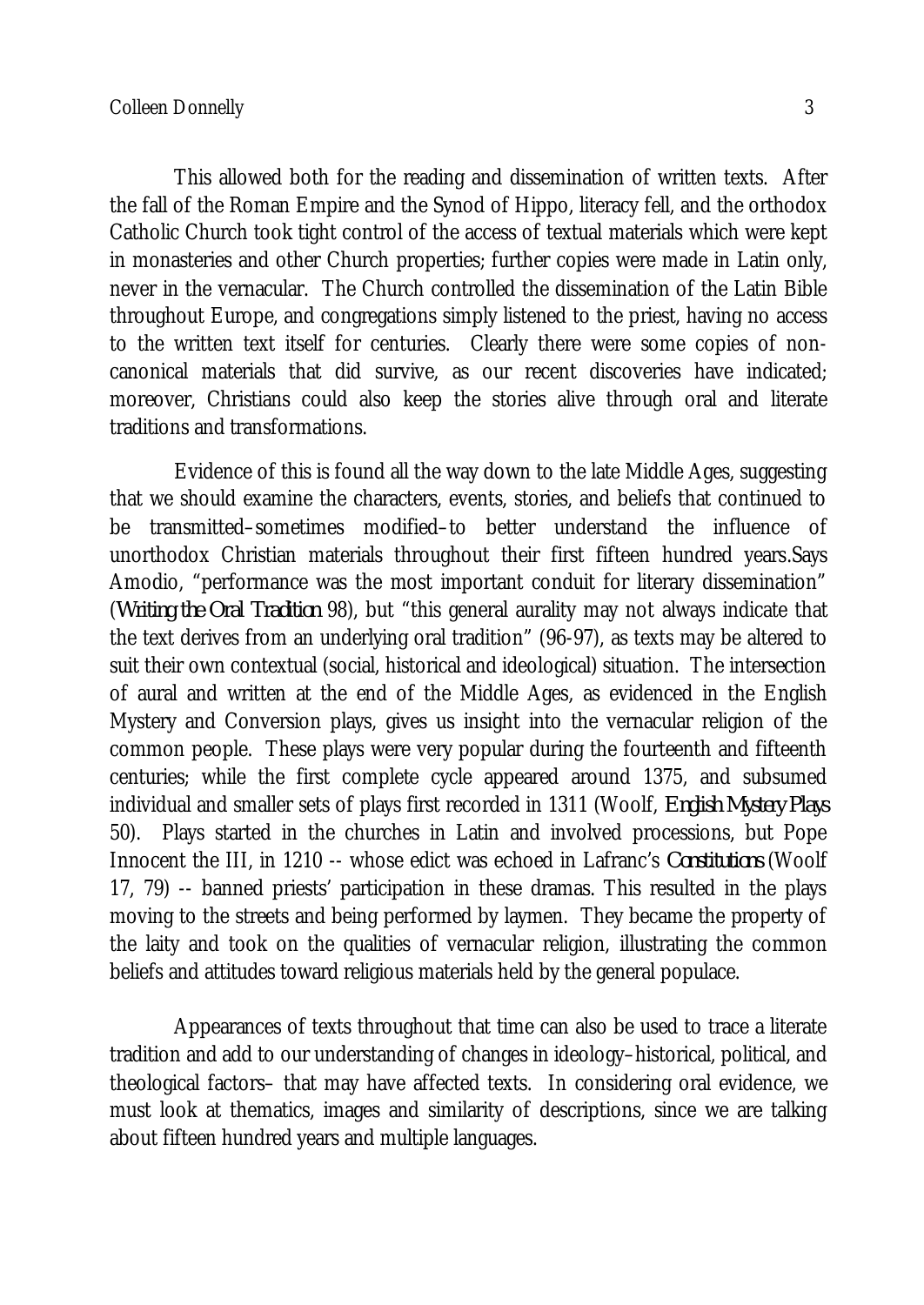Renoir writes, "certain oral-formulaic elements transcend time, geography and language boundaries within the Indo-European family" (Renoir, "Oral-Formulaic Rhetoric" 244). We know that the literature of the Middle Ages and earlier represents a unique challenge to scholars, since much of the written material of literate poets may have been lost, and when we speak of oral tradition, we only have a written record of a particular oral performance or related set of performances that cannot reproduce the variations in the material that occurred both before and after the written copy was made: the line between oral and written literature was not so easily drawn during this time. Alain Renoir argues that written literature can be orally composed and thus "written oral formulaic," and an oral formulaic poem could later be written down ("Rhetoric" 237).

The primary difference between the two is that the orally derived piece is more concerned with immediate communal audience recognition of the textual elements that recall rituals and traditions, both literary and socio-historical, while the written piece draws attention to unique individual style and idiosyncratic elements of the poet, and connections within the text often have to be made explicit, since these novel aspects of the text would be unfamiliar to the audience (Foley, "Implication of Oral Tradition" 33-45; Amodio, *Writing* 83-97 and "Post-Conquest" 7; Lord, "Oral Composition and 'Oral Residue'" 9-25; and Renoir, "Rhetoric" 237-242). What we have is a continuum rather that two definitively unique traditions: "Oral and aural interact in a complex way in Middle English, sometimes cooperatively and sometimes conflictively" (Amodio, *Writing* 93); a partnership is formed between the older and newer traditions (Amodio, *Writing* 28). Elsewhere Amodio astutely adds, "the intersection of orality and literacy is squarely in the center of the complex economic, linguistic, and political dynamic of the Middle Ages" (Amodio,"Post-Conquest England"5).

In the case of the the two Marys, since in addition to the canonical texts, apocrypha existed and legendary materials were later added, Irvine argues that a literature of two languages was created; he is speaking particularly of the Latin textual tradition and the oral-tradition of Old English ("Medieval Textuality and the Archaeology of Textual Cultural" 182-83). When we consider the first languages of many of these texts, the numerous translations into other languages as well as the alterations made deliberately or unintentionally by performers, authors, and scribes, both literate and illiterate, and the countries they have appeared in, we are more likely talking about multi-language stories (Metzger and Ehrman, *Text of the New Testament*  250-68; Ehrman*, Misquoting 155-205).*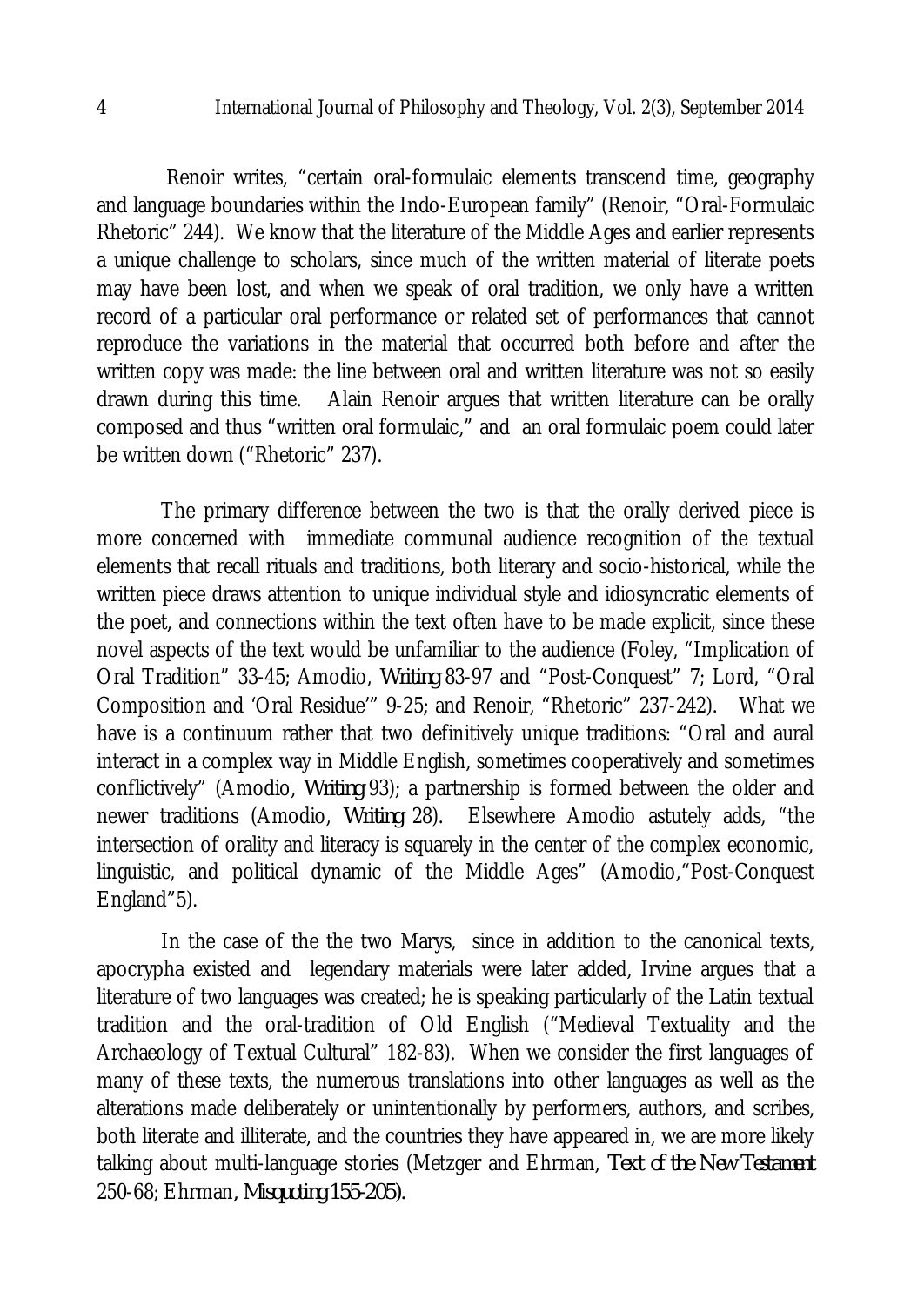The issue of the vernacular religion created and embedded in the surviving texts then becomes particularly interesting, as a glimpse into what the populace saw and heard, remembered, and repeated–perhaps to the best of their ability, perhaps altered to suit their own contextual, social-political situation and needs. Since we will need to work with early century texts in translation that crosses language and geographical boundaries, we will confine our discussion to events, themes, thematic elements, images and descriptions which can cross these boundaries and endeavor to illuminate the written-oral textual tradition surrounding these two women, while considering their audience appeal and the heretical challenges their stories presented to orthodoxy, as well as what of their stories survived to the end of the Middle Ages.

#### **The Virgin Mary**

In the Late Middle Ages, one set of cycle plays contained a complete set devoted to Mary, the *Ludus Coventriae* or *N-TownPlays,* which includes: "Mary's Conception," "The Presentation of Mary at the Temple," "The Betrothment and Marriage of Joseph and Mary," "The Parliament of Heaven and the Annunciation," "Mary's Visit to Elizabeth," " Joseph's Doubt," "The Trial of Mary and Joseph," and "The Nativity*."* These plays contain elements that are not scriptural; some of the additions appear to address more of the worldly concerns about conception and delivery and the doubts of common people, having appeal to both audiences of the first centuries and the Late Middle Ages. In the New Testament, aside from Anne's miraculous conception of Mary at an advanced age, there is nothing much on Mary life prior to the Annunciation.

The primary apocryphal sources are Jacobus de Voragine's *Golden Legend* and *Meditationes Vitae Christi* based upon the *Gospel of Pseudo-Matthew* of the late 6<sup>th</sup> century, which is believed to have been derived from the *Infancy Gospels of James and Thomas*. Sugano adds*:* Nicholas Love's *Mirrour of the Blessed Lyf of Christ, Nativity of Mary,* the *Life of St. Anne*, and the *Charter of the Abbey of the Holy Ghost* (note to *N-Town* plays, TEAMS, 2007), though I would argue these are further derivations of the primary apocryphal and scriptural texts. Certainly, this suggests a sustained interest in the life of Mary beginning with the *Infancy Gospel of James*. The one hundrend and thirty surviving copies of the *Infancy Gospel of James* are in Greek (*Early Christian Writings)*, but there are no surviving Latin copies, which would indicate Church censorship of this material.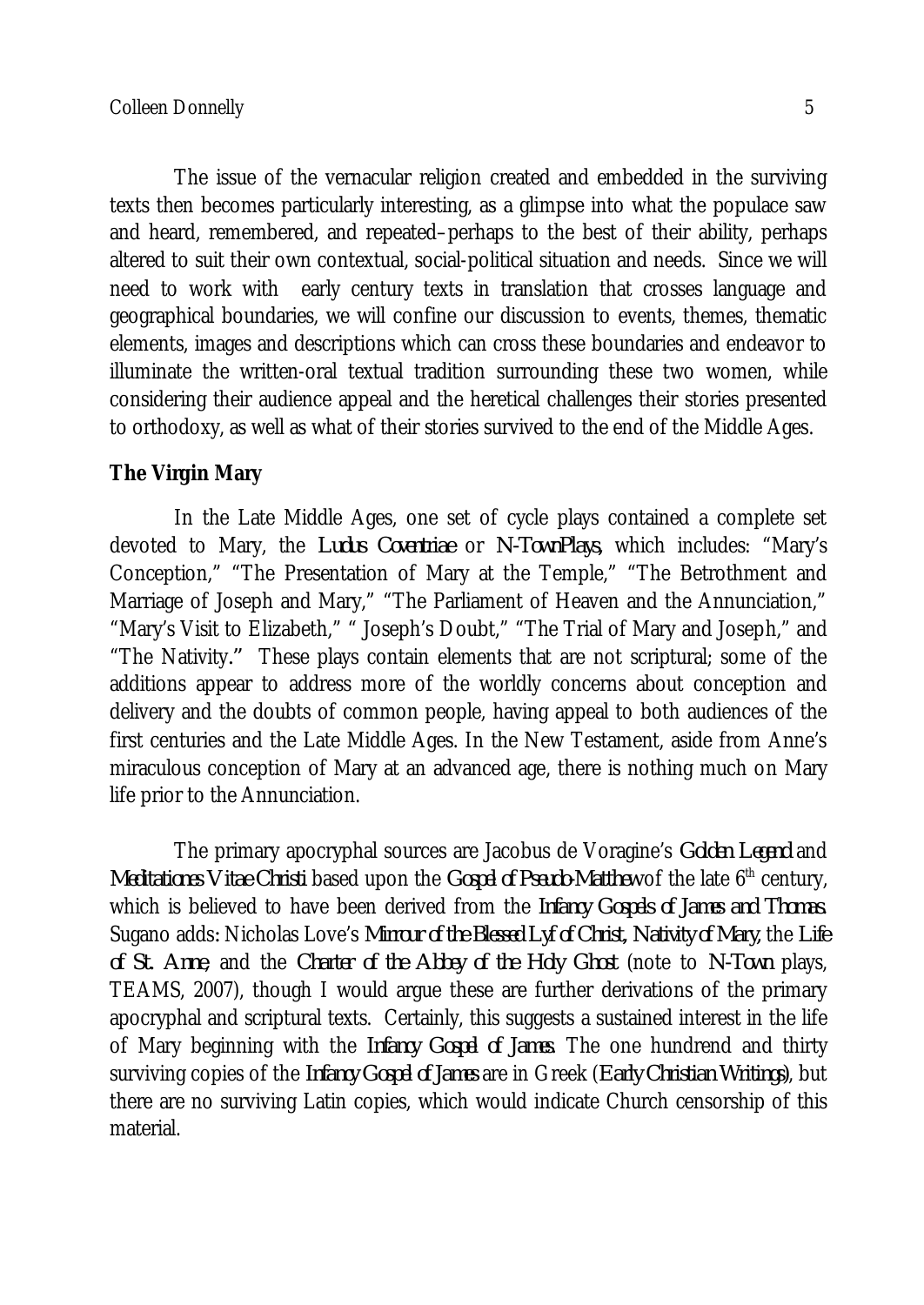The first play that contains material about Mary's life before the circumstances of the Immaculate Conception is the *Infancy Gospel of James*. Here, a toddler Mary is presented at the temple:

The priest received her, and kissed her, and blessed her, saying: "The Lord has magnified thy name in all generations. In thee, on the last of the days, the Lord will manifest His redemption to the sons of Israel. And he set her down upon the third step of the altar, and the Lord God sent grace upon her; and she danced with her feet, and all the house of Israel loved her."(6)

In the play, at the age of three, she repeats the Gradual Psalms (not found in the *Infancy Gospel*), is tested on her knowledge of her faith, and announces her desire to be chaste and to serve God; in this gospel, she chooses to stand with a lamp, indicating that she chooses service to God over worldly family. Considering Jesus' presentation in the Temple in Scripture, we can imagine that comparison of the two may have been undesirable to the Church fathers choosing the materials to include in the New Testament, because it detracts from the unique divinity of the story of Jesus in the temple, where "all that heard him were astonished at his wisdom and his answers" (Luke 2:47 all references to *Douay-RheimsCatholic New Testament*). *The pseudo-Matthew* (ca. 9th century) does not include the episodes of the child Mary in the temple and only references her in constant prayer and her other charitable activities to establish her good character.

Brought again to the temple at the age of fourteen, Mary objects repeatedly that she wants to remain a virgin, as in *pseudo-Matthew* Chapter 8: "But a new order of life has been found out by Mary alone, who promises that she will remain a virgin to God," which may have sounded a familiar note with the audience of the Middle Ages, where woman were afforded the opportunity to join abbeys and nunneries and adopt such a life. As for the Mary plays, "The Presentation in the Temple," as an episode of her early childhood, derives more from *The Infancy Gospel,* and the material found in pseudo-Matthew, appears more in the "Betrothment."

Her betrothal occurs between ages twelve and fourteen in various texts. In the "Bethothment" play, Joseph is chosen as her husband by casting rods. Much more developed than the simple two or three declarative scriptural sentences in Matthew and Luke, this event is transmitted and elaborated on in the apocryphal *Infancy Gospel*and it other texts through the Late Middle Ages *N-Town* play. In the *Infancy Gospel,* Joseph is summoned with widowers who would respect her chastity, and a dove came out of his rod signaling God has chosen him (9), though he vehemently objects.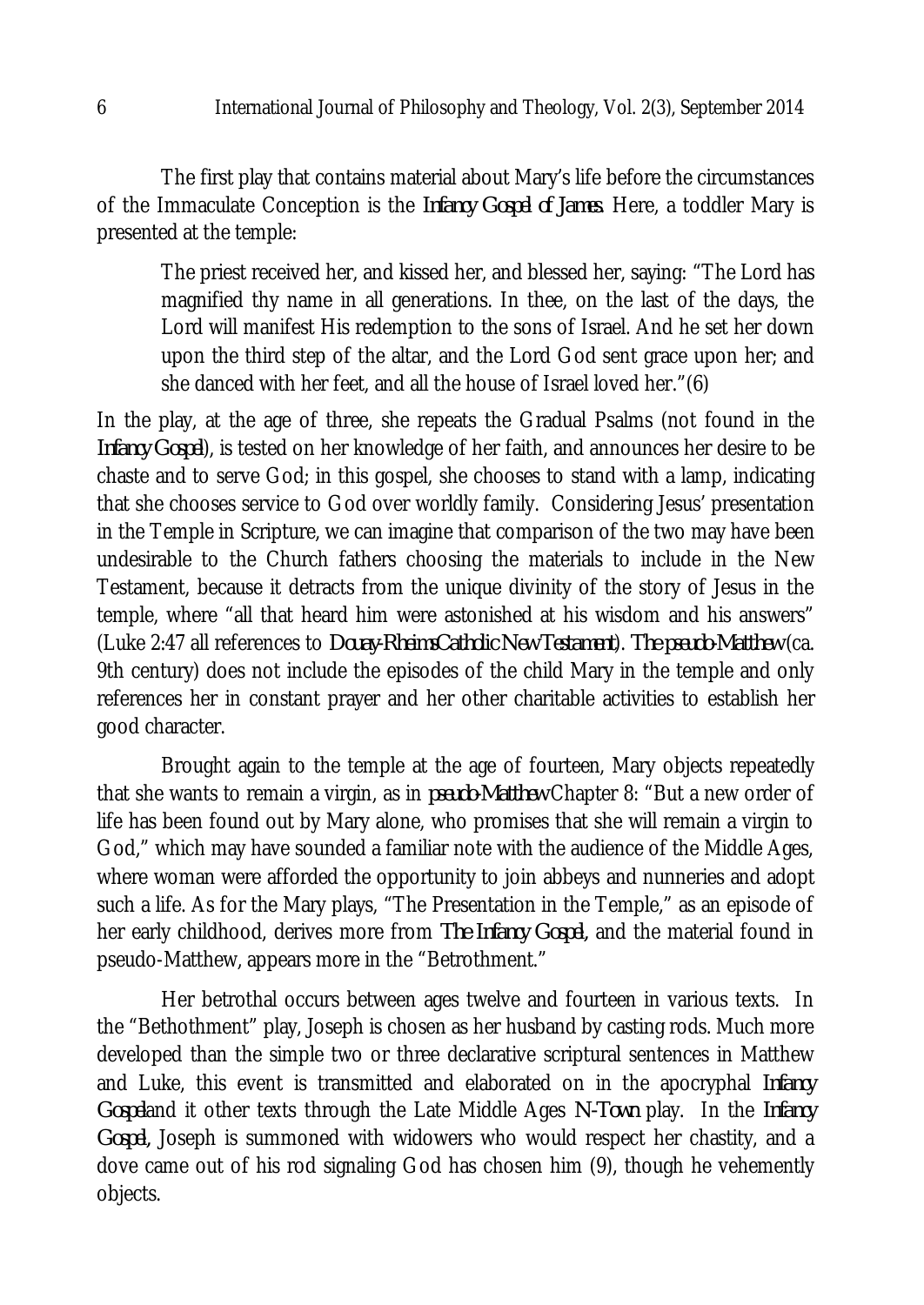In the *Infancy Gospel*, the betrothment is a summoning of all young men and women to choose mates (8); on the second day Joseph appears along with the young men, is chosen for Mary to his chagrin, and takes five other virgins home, all to await later marriages and console Mary since her choice to remain a maiden has seemingly been dismissed. It falls to Joseph to be her guardian; he would like to marry her later to one of his sons, though Zacharias says he must wed her. *Pseudo-Matthew* makes it clear that marriage is not a woman's choice but an historical and political necessity. To adopt such a life was even more problematic in the first centuries of Christianity, especially among the aristocratic Romans who feared their numbers were already dwindling (Stark 97, 102).

As further evidence of Mary's special status, both the *Infancy Gospel* and *pseudo-Matthew* include an episode in which virgins cast lots to spin cloth. In the *Infancy Gospel*, the priest asks God to choose who shall spin what colors, spinning the purple for the veil of the temple is viewed to be the highest honor and falls to Mary:

"Choose for me by lot who shall spin the gold, and the white, and the fine linen, and the silk, and the blue, and the scarlet, and the true purple." And the true purple and the scarlet fell to the lot of Mary. (*Infancy* Ch. 10)

In *pseudo-Matthew* when they return home to spin, the other virgins express their jealousy of Mary:

As it were in words of annoyance, [they] began to call her queen of the virgins. While however, they were so doing, the angel of the Lord appeared in the midst of them . . . . . These words shall not have been uttered by way of annoyance but prophesied as a prophecy most true. (8)

This will play significantly into affirming Mary's credibility later.

There is further evidence that the *Infancy Gospel* was a more significant source for the *N-Town* plays than pseudo-Matthew. For example, like the *Infancy Gospel*, the betrothal includes a lengthy discussion in the temple about not only what to do with Mary, but also what is being asked of Joseph, who clearly voices his desire not to wed, since he may possibly be made a cuckold : "What, should I wed? God forbid! I am an old man, so God me speed,/ And with a wife, now, to live in dread (ll. 212-14)" in *N-Town*.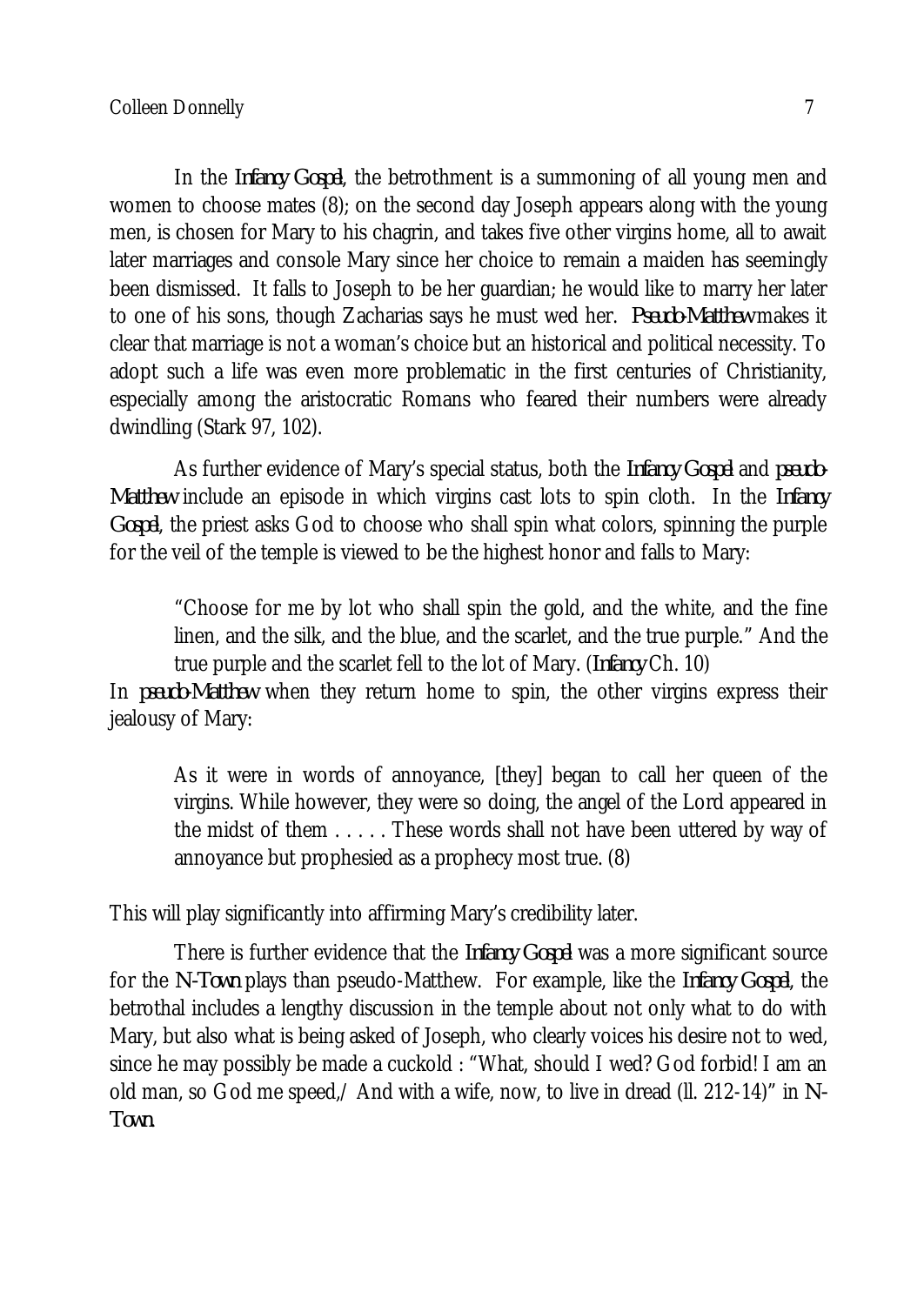The much elongated concern of Joseph with cuckoldry reflects how cuckoldry is a major source of comedy in more bawdy and humorouslate Middle English literature, while also acknowledging concerns about virginity and the ability of women to enter the convents and abbeys. Coletti, "Purity and Danger," (79-82); Fitzhenry, "Politics of Metatheater," (33-36); and Carlson, "Mary's Obedience," (348–53), all argue that the play is about controlling sexual behavior in the late Middle Ages, in a way that seems to reduce other ideological concerns and traditions presented in earlier texts.

In Luke, Joseph just accepts his espoused wife is pregnant; Matthew tells us Mary was pregnant "before they came together" (1:16), and Joseph thinks about "putt[ing] her away privately" to protect her (1:19). A dream from an angel confirms the Immaculate Conception: "Fear not that which is conceived in her, is of the Holy Ghost" (1:20-21). In Scripture, any issue of infidelity is quickly and simply dismissed. In the *Infancy Gospel*, Chapter 13: "Joseph came back from his building, and, entering into his house, he discovered that she was big with child . . .Who has done this evil thing in my house, and defiled the virgin?" In the *pseudo-Matthew*, his doubts are almost immediately put to rest by the virgins who have lived in his home with her and who can act as her witnesses attesting to her chastity, but Joseph worries someone disguised himself as an angel, until an angel visits him that night and puts his fears to rest (Ch. 10 and 11).

In *N-Town* "Joseph's Doubt," he complains on his homecoming, "Thi wombe to high doth stode:/I drede me sore I am be-trayed" (ll. 26-27). She wept bitterly, replying: "I dede nevyr forfete with man" (l. 40). In the *Infancy Gospel*, Chapter 13, Joseph said to her: "Whence then is that which is in thy womb?" And she wept and said: "I am innocent, and have known no man . . . As the Lord my God liveth, I do not know whence it is to me" (Ch. 13). The similarity is striking: Joseph of *N-Town* worries a great deal, as any husband would, about the truth and what other people may think, echoing the *Infancy Gospel of James* as the source where these concerns are most elaborated.

The *Infancy Gospel* also includes his worry that she would receive a death sentence (14), if discovered. In his homily on this passage, "The Eve of Christmas," Bede says that Joseph tries to act justly to protect her reputation and to save her from stoning (45-46), an ancient method of putting adulterers to death. This material is only found before the *N-Town* and in one of the Old English "Advent Lyrics" from "Advent Hymns A:3":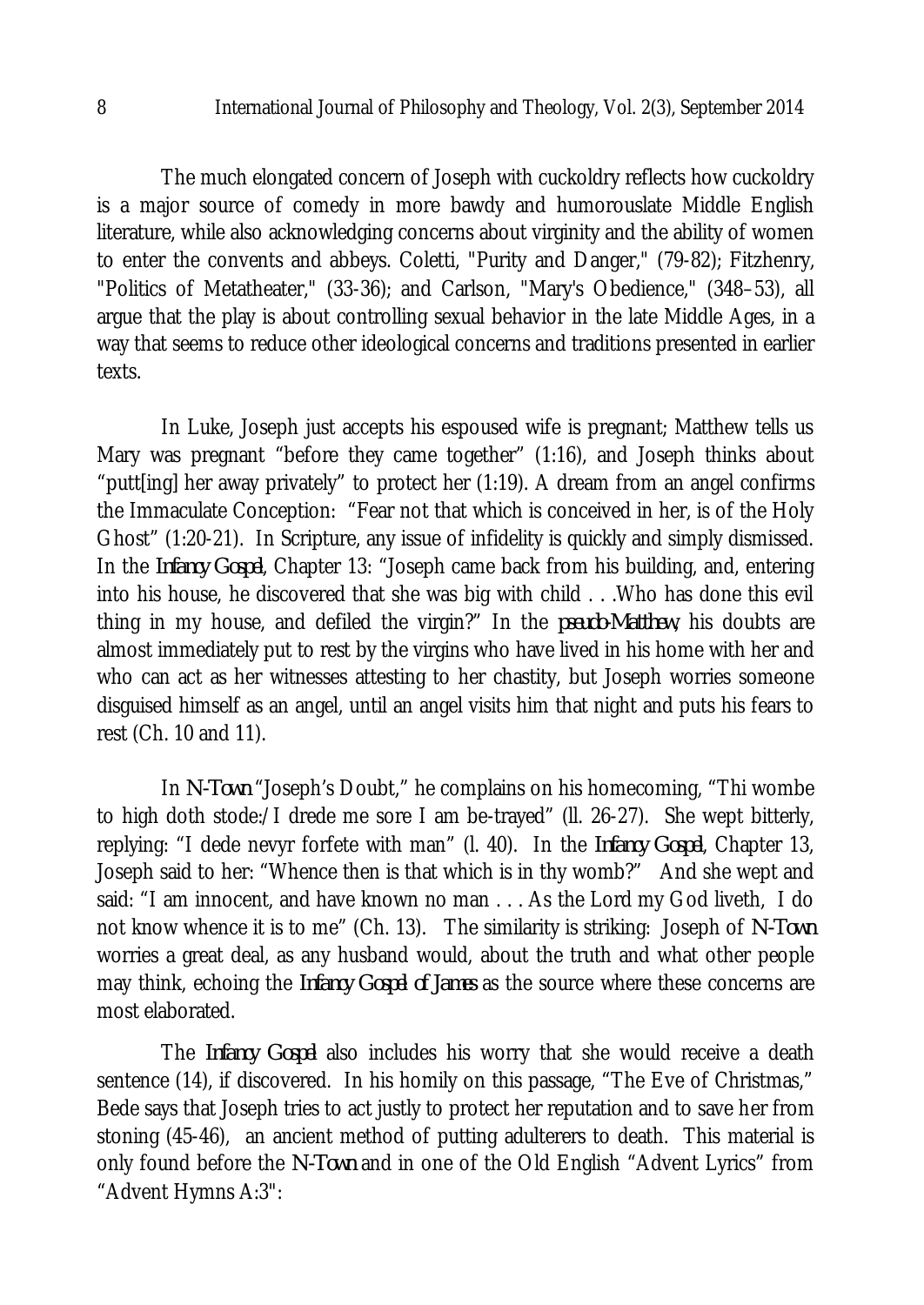Is þæt wide cuð þæt ic of þam torhtan temple dryhtnes onfeng freolice fæmnan clæne, womma lease, ond nu gehwyrfed is þurh nathwylces. Me nawþer deag, secge ne swige. Gif ic soð sprece, þonne sceal Dauides dohtor sweltan, stanum astyrfed. Gen strengre is þæt ic morþor hele; scyle manswara, laþ leoda gehwam lifgan siþþan, fracoð in folcum. (A:3 189-196) (I freely accepted the pure virgin without defilements, of the Lord from the glorious Temple, and now she is defiled by one unknown. If I speak or if I keep silent I am afraid, then the daughter of David will be stoned. It is worse that I should cover up the crime; the perjurer is loathed by every man, hated by the people.)

Before the angel appears in *pseudo-Matthew*, Joseph considers hiding, fleeing, and sending her away (10-11). As the abused husband, in the "Advent Lyric" and *N-Town* "Joseph's Doubt," he considers taking her to the bishop and demanding the law: "To the busshop, I wole it telle/ That he, the law, may here do/ with stonys her to qwelle" ("Joseph" 95-97). However, knowing her to be a good woman, he decides to leave the country so he will not be known as a cuckold, "I levyer forsake the countre foevyr . . . For and men knew this velany" (ll. 111-12, 114).

The theme of doubt is transmitted through fifteen hundred years, with small variations in the elements, elaborating his considerations of what to do and how to hold on to his own reputation. The added dramatic and emotional aspects concerning fidelity would speak to the audience and allow them to identify with Joseph. In all texts, including Scripture, the angel's visit to Joseph during the night puts his concerns to rest:

ANGELUS Joseph, Joseph, thou wepyst shyrle; Fro thi wyff, why comyst thou owte? JOSEPH Good sere, lete me wepe my fylle; Go forthe thi wey and lett me nowght. ANGELUS In thi wepynge, thu dost ryght ylle; Agens God thu hast mys-wrought. Go chere thi wyf with herty wylle And chawnge thi chere,amend thi thought; Sche is a ful clene may. (ll. 147-155)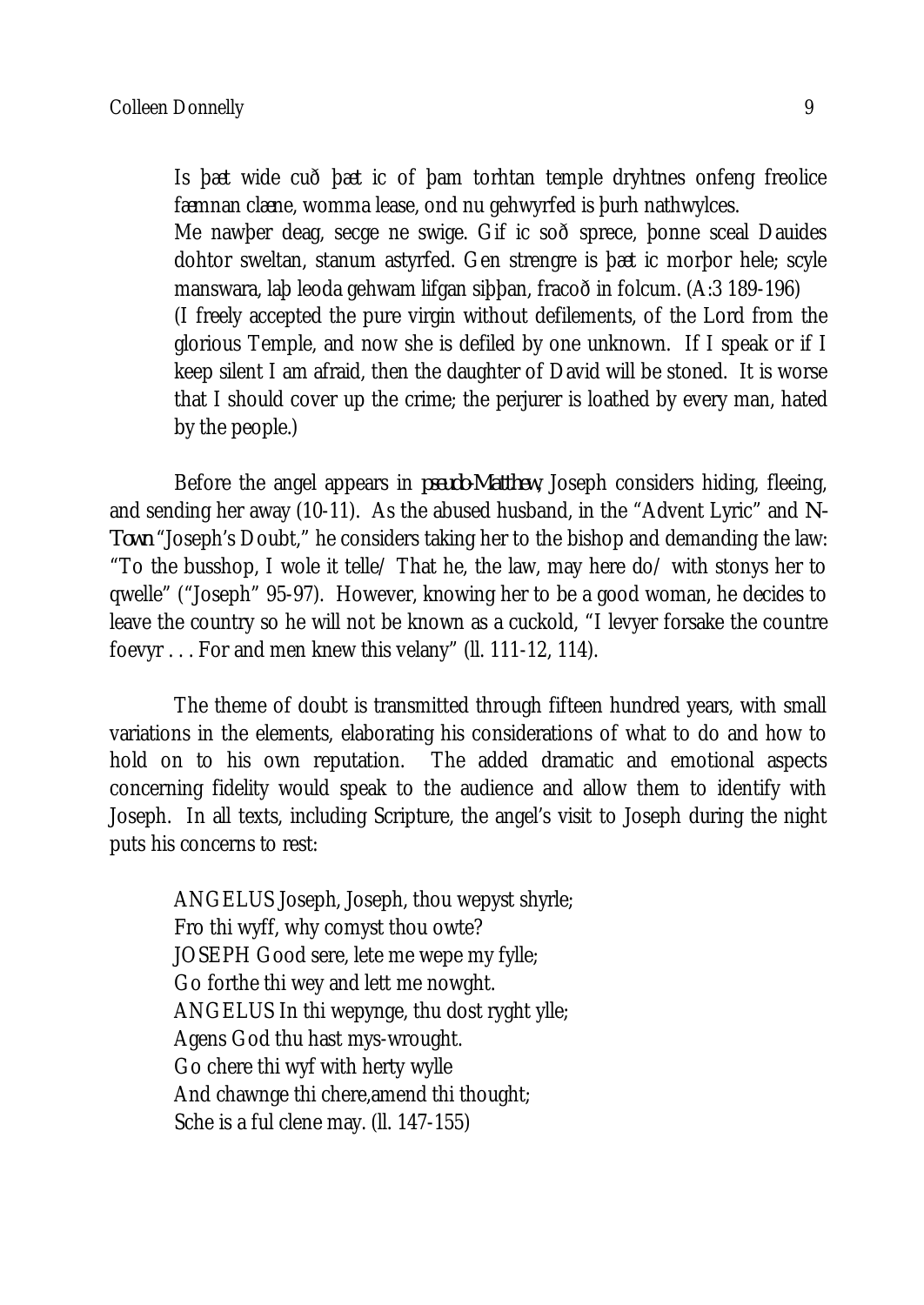Joseph, greatly relieved, accepts his role in helping Mary raise the Son of God. Richard Moll warns that through "'The Betrothal of Mary' . . . 'Joseph's Doubt,' and 'The Trial of Mary and Joseph' . . . Joseph's role is so fully developed that at times he appears more prominent than the Virgin Mother" ("Staging Disorder" 146–47), and this upstaging is done to emphasize the chaste marriage (149-50). But it may be more useful to say that the plays reflect vernacular religion, the concerns of an audience of real men and women.

While Joseph's doubts may have been put to rest, in both the *Infancy Gospel* (15-16) and *pseudo-Matthew*, the priests accuse him of defiling Mary, and the pair is ordered to prove their innocence through trial by ordeal. This thematic element, which involves a drink that will poison liars, persists down through the Late Middle Ages. In *the Infancy Gospel*:

And the priest said: I will give you to drink of the water of the ordeal of the Lord, and he shall make manifest your sins in your eyes. And the priest took the water, and gave Joseph to drink and sent him away to the hill-country; and he returned unhurt. And he gave to Mary also to drink, and sent her away to the hill-country; and she returned unhurt. (16)

In the *N-Town* play, not only does the trial by ordeal appear, but they are avenged when the priest takes a sip and gets a terrible headache (ll. 362-4). He repents, and Mary asks God to make it go away:

Here is the botel of Goddys vengeauns — This drynk shal be now thi purgacyon . . . If he be gylty sum maculacion, Pleyn in his face shal shewe it owth. ("The Trial of Mary and Joseph" ll. 234, 235, 240 -241)

This adds a comic dimension, as is often found in the mystery plays, and will later resonate with the disbelief of Salome, thematically, as another example of the punishment of disbelievers in the *N-Town* Mary plays.

"The Nativity" has a few additional interesting features. The miracle of the cherry tree that bows to Mary (ll. 43-44), so she can eat its fruit on the way to Bethlehem, relates to the *pseudo-Matthew*, though in *Matthew*, it is presentedas part of the flight into Egypt after Jesus' birth, and it is a palm tree. Mary says: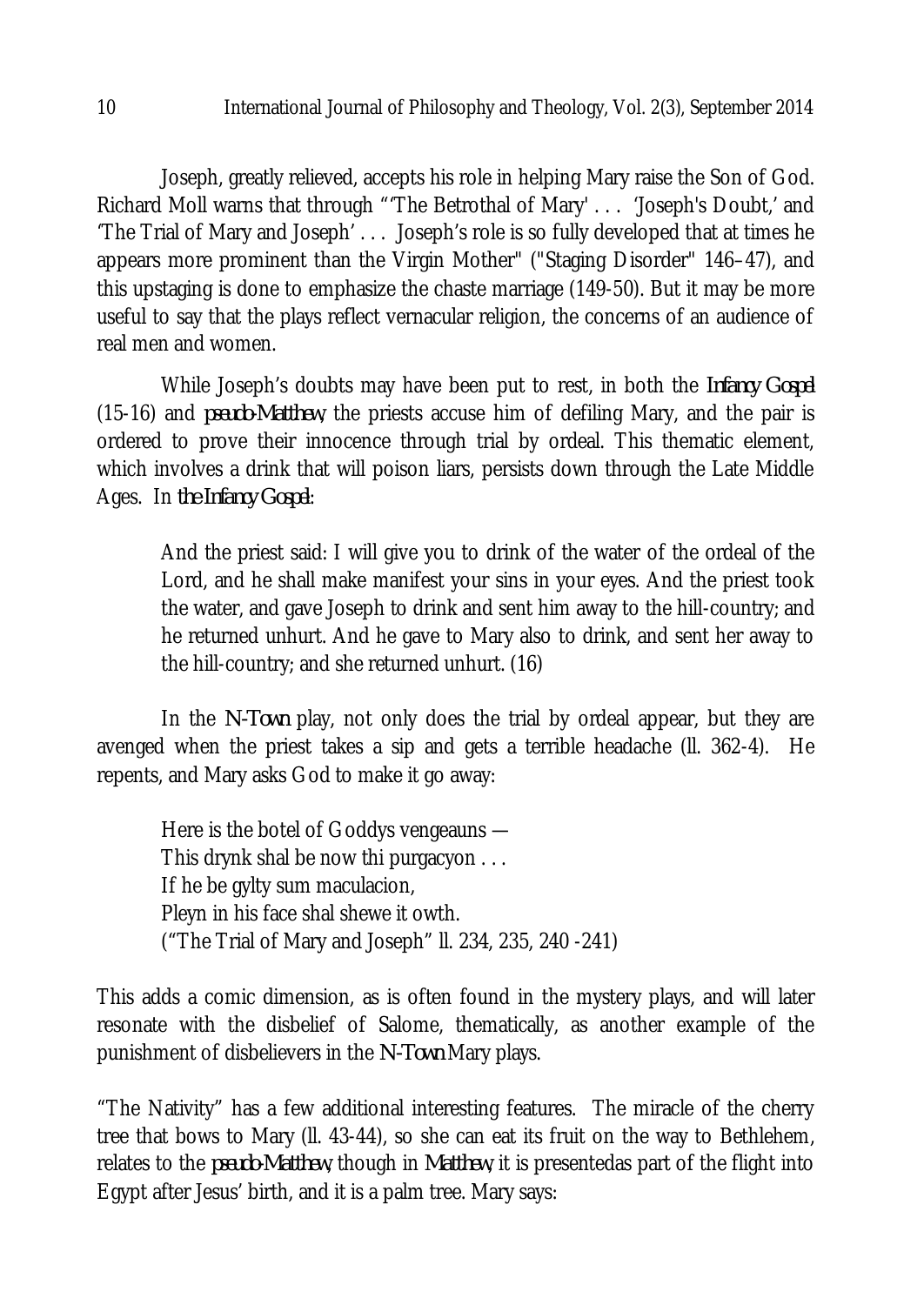I wish it were possible to get some of the fruit of this palm. And Joseph said to her: I wonder that thou sayest this, when thou seest how high the palm tree is; and that thou thinkest of eating of its fruit. . . .Then the child Jesus, with a joyful countenance, reposing in the bosom of His mother, said to the palm: O tree, bend thy branches, and refresh my mother with thy fruit. And immediately at these words the palm bent its top down to the very feet of the blessed Mary; and they gathered from it fruit. (20)

(It may in fact also reflect a synchronic connection with the "Wakefield Second Shepherd's Play," where one shepherd offers holly. Both the holly and cherry are round representing the eternal, red representing martyrdom, and the plants themselves representing fertility in the winter, life in death.) This formulaic image, the bowing tree, informs a ballad called the "Cherry-Tree Carol" reportedly sung in the early fifteenth century (Woolf 177).

Also in this play, Joseph goes to seek midwives to help, as Mary's delivery becomes imminent: In the *Infancy Gospel*, Joseph turned and saw her sorrowful, and he said to himself:

Likely that which is in her distresses her. And again Joseph turned and saw her laughing. And he said to her: Mary, how is it that I see in thy face at one time laughter, at another sorrow? And Mary said to Joseph: Because I see two peoples with my eyes; the one weeping and lamenting, and the other rejoicing and exulting. (17)

This is one of the first instances in literature of divine laughter, a laughter that recognizes transitory earthly pain and rejoices in the eternal joy of heaven made possible through Christ. This laughter is also in *N-Town*, with an additional response from Joseph, who fears a normal person's response, such as the midwives who might refuse to help her because of it:

"Why do ye lawghe, wyff? Ye be to blame!/ I pray yow, spowse, do no more so!/ In happ the mydwyvys wyl take it to game" (ll.182-84). In slight contrast to the *Infancy Gospel of James*, the midwife who sees Mary after the birth goes forth and meets Salome and proclaims Mary's virginity. Salome demands proof and goes to Mary: "And Salome put in her finger, and cried out, and said: Woe is me for mine iniquity and mine unbelief, because I have tempted the living God; and, behold, my hand is dropping off as if burned with fire. . . . And, behold, Salome was immediately cured"  $(20).$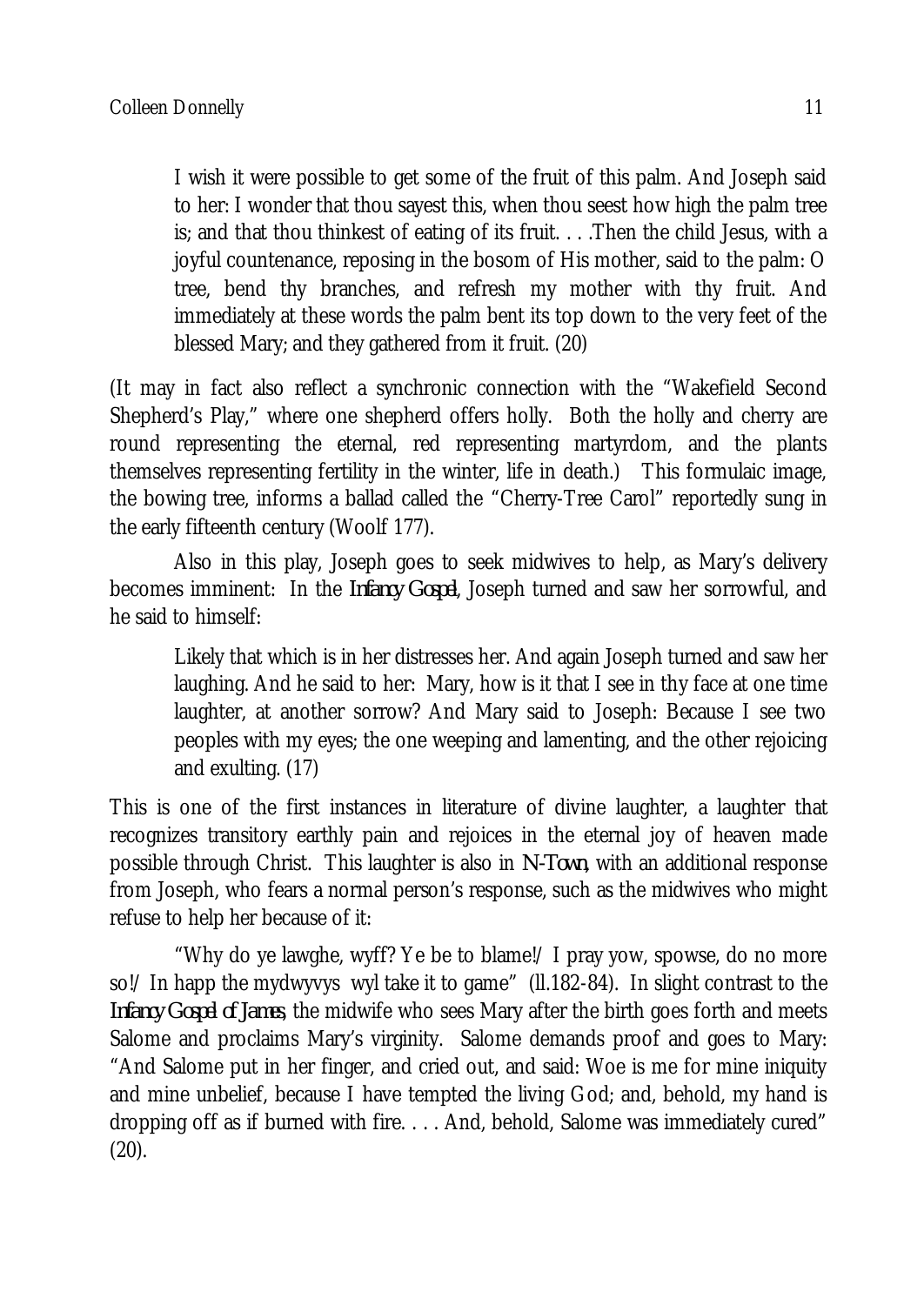In the *N-Town* play, it is two midwives who show up; Zelomi and Salome, as in *pseudo-Matthew*, though here Salome stays outside. The doubting Salome tests Mary by examining her and exclaims, "myne hand is ded anddrye as claye;/ My fals untrost hath wrought myscheve" (II. 255-6). Like the Salome of the earlier gospels, she proclaims her belief and is healed after praying for forgiveness, and the thematic unfounded doubting of the Immaculate Conception has now been twice repeated and made more memorable. Indeed, this first miracle in the presence of Jesus is not included in either the canonical New Testament or the "Advent Lyrics" but could have be used to further confirm his divinity from his birth. The Church may have objected to the prominence of women in this event and the mere suggestion that midwives were present may have been a concern, in that it would make the birth look less miraculous and more commonplace; either reason could have kept these elements of the Nativity story out of Scripture.

Evidence suggests that some Late Middle English playwrights were as concerned with the memorability of what their audience would hear and see as with Scriptural accuracy.

Addressing common concerns such as the doubts of Joseph and Salome and adding more emotion and humor would help the primarily illiterate audience to identify with and remember the characters and the message,as well as explain possible motives for the extended scenes in N-Town. Says Granger,"it seems a considerable body of liturgical material was already familiar to thelikely audience, or the author was concerned it should become familiar . . . . Audiences, particularly women, were also confirmed and encouraged, through a variety of play characters, using prayers and paraphrases, in their personal devotional lives" (317).

It may be interesting to note, as attested to by the popularity of the cycle plays, that the Catholic Church did not interfere with the performances, perhaps accepting them as a viable way of disseminating religious material.

Unlike most Protestant movements, the Catholic Church has a tradition of tolerating vernacular or native elements going as far back as the inclusion of the shamrock as a symbol of the trinity, the sun in the Celtic cross in Ireland to the more recent inclusion of elements of voodoo in Catholicism of Haiti, when the salvation of pagan souls could be obtained.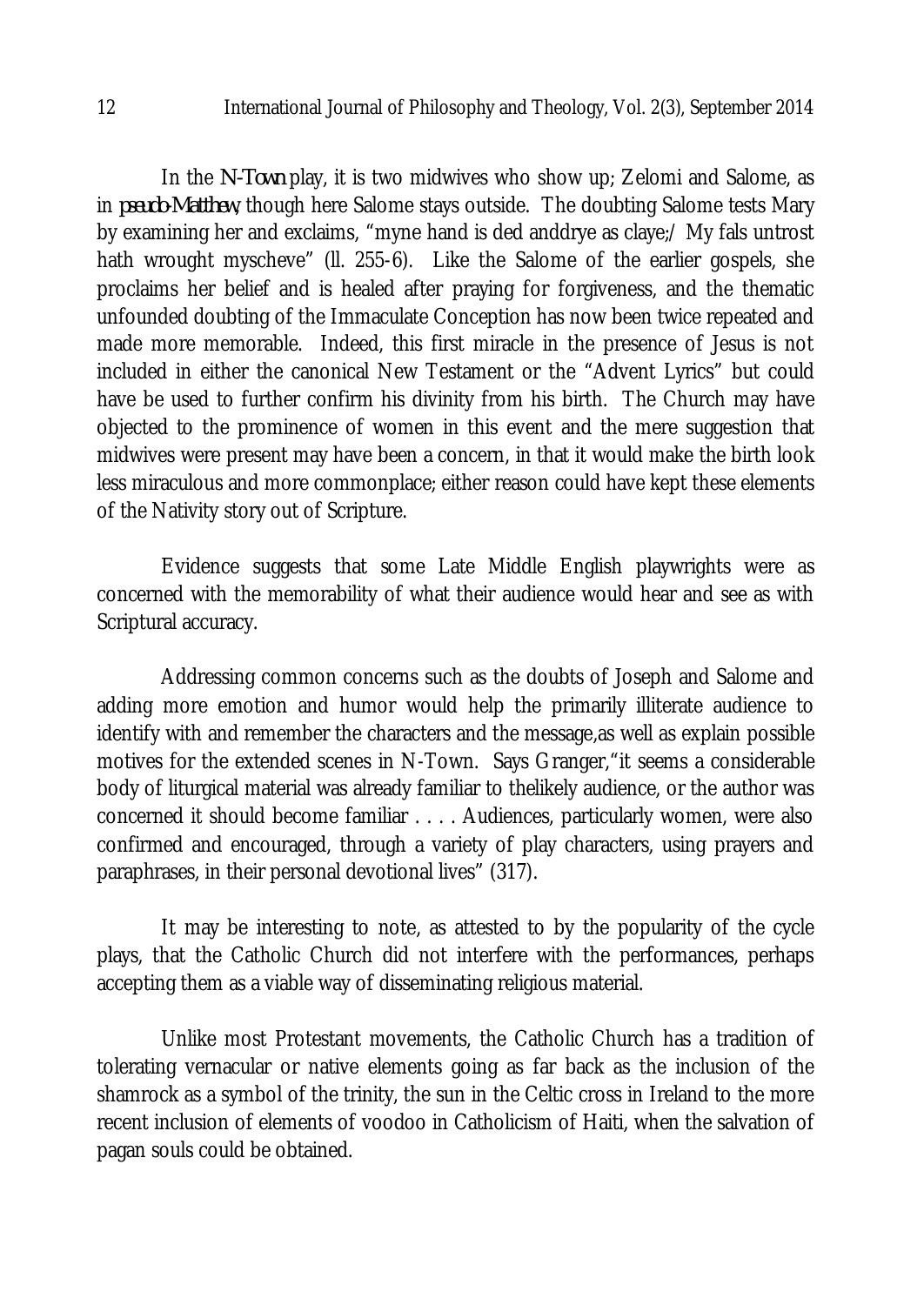The *N-Town Mary* plays derive some elements from the apocryphal*Infancy Gospel by James*, giving a life to Mary before the Annunciation. The doubting of Joseph and the priests of the temple, and the midwives, all suggest that this apocryphal text was very popular, appearing and occasionally re-edited as evidenced by the written *pseudo-Matthew*, the "Advent Lyrics," etc. This also indicates the apocryphal tradition traveled geographically throughout Europe. We see evidence of a blended written and oral tradition, and clear evidence of a written tradition from the texts we still have, which in all probability depended on dissemination of oral texts across Europe as well. As Lord maintains, most Old English texts, especially those containing religious material like the "Advent Lyrics," are oral-formulaic ("Implications" 55 and Amodio, *Writing* 182-3). In addition, in the transition from oral to written, Lord argues that written material could make use the traditional familiar formulas and rhymed couplets oforal compositions ("Oral Residue" 21). In plays, end rhymes and liturgical and formulaic diction would make the material easier for the actors to memorize.

Some of the apocryphal material, such as the appearance of the toddler Mary in the temple may have been redacted for theological or other ideological reasons or simply left out. There are indeed additions building upon the apocrypha as well as involving contemporary social and ideological responses to the original material. Across time, the story of the Virgin Mary is evidence of an intertwining relationship of written and oral traditions. The Virgin Mary was to become a controversial character after the Middle Ages. The reason much of the non-liturgical Mary material may have dissipated and virtually disappeared in the vernacular in later centuries can most probably be attributed to the Protestant reformation and their rejection of the adoration of Mary by Catholics, which they perceived as idolatry, and their efforts to make her a more marginal character. In response to these charges, the Catholic Church may have tightened its control on her image, keeping it closer to Scripture to deflect criticism.

# **Mary Magdalene**

In the orthodox *Gospel of John,* Mary alone discovers the empty tomb and is sent by Jesus to the apostles to tell them of his resurrection (20:1, 17-18); in all other gospels, she is accompanied by other women. The *Gospel of Mary* says Jesus commends her in a vision, "for not wavering from seeing him" (7).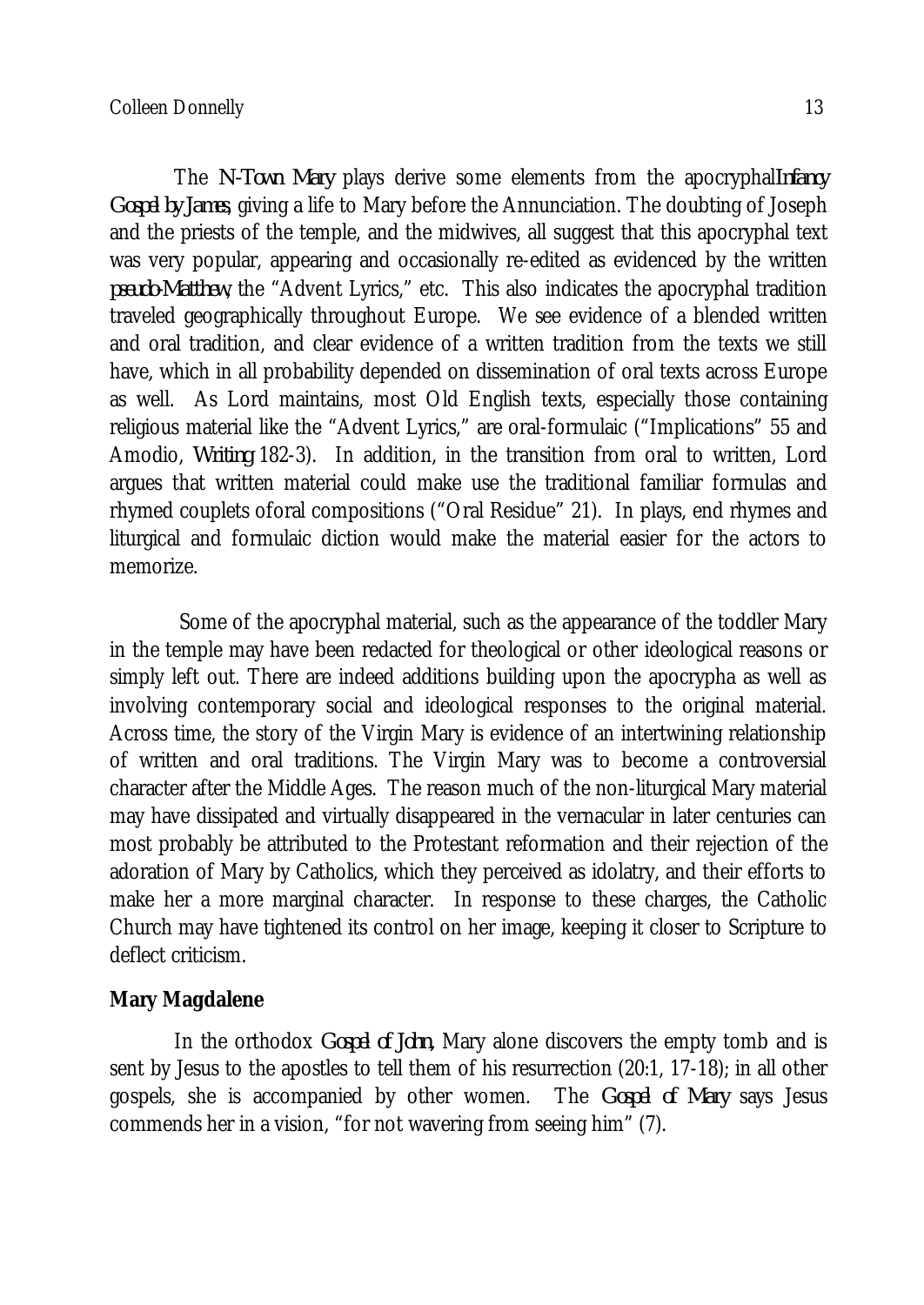She is trying to comfort the apostles after his departure, and Peter then asks her to teach them the hidden things Jesus has taught her (6). But the apostles, especially Peter, become contentious and question how Christ could choose to speak to a woman (10). Levi takes up her defense, but the words that she spoke are lost, except for a fragment of BG8502 verse 9, which is on the soul rejecting powers (resembling Christ's rejection of Satan's offer of earthly power in the wilderness). Here, she is clearly presented as the most trusted confidante of Jesus. Mary is also among the apostles listening to Christ in other apocryphal texts: Mary appears in *The Dialogue of the Savior* asking questions (126:4, 137:3, and 144:5) and is said to speak wisely "as a woman who understood everything" (139:13) and again is distinguished from the male apostles in her understanding.

Coletti calls this a sign that Mary has a spiritual maturity that the other apostles lack (*Mary Magdalene* 87). Both Mary and a Salome appear in The Gospel of Thomas asking questions, Mary asking about the nature of his disciples (21:1). Again, we see the friction between Peter and Mary, as he singles her out and says, "Mary should leave us, for females are not worthy of life" (114:1).

The *Gospel of Thomas* not only shows women receiving the same teaching as the men, it names James the Just not Peter as leader (12:2) and shows Peter in an unappealing light and promotes the Gnostic belief that it is the teachings of Christ rather than the resurrection that brings salvation, which explains how this text could be considered heretical. King notes that the Nag Hammadi discovery is very important here, since the texts found within it identify Mary as a significant disciple of Jesus in *Pistis Sophia, Gospel of Philip, Sophia of Jesus Christ,* and *First Apocalypse of John* (143).

In 591, Pope Gregory the Great, using the canonical gospels only, declared that Mary was the sinner (prostitute) in Luke; she was then believed to be Mary of Bethany with the woman who anoints Jesus' feet (Luke 7:37-48), and the woman from whom Jesus exorcizes demons (Luke 8:2). He concluded thatthe woman of Luke 8:2 is the same as in the next verse which refers to Mary Magdalene as a women of means who supported Jesus and his followers (8:3). In fact the *Douay-Rheims New Testament* names the Magdalene as the woman from whom the demons are exorcised and does not name her as a woman of independent means like Joanna and other women supporting Jesus and the apostles.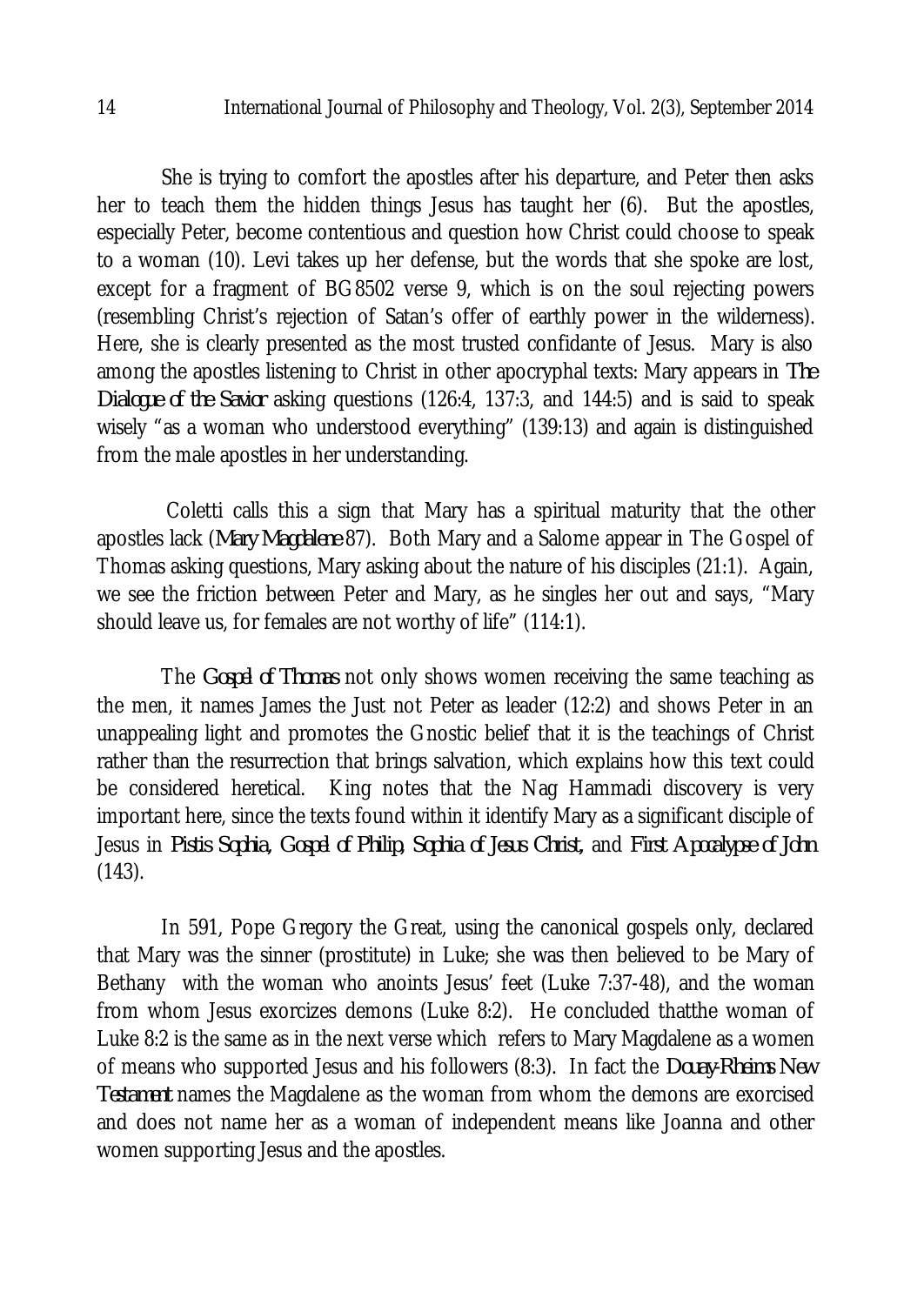In England, *Bede's Homilies* (ca. 720) follow the Scriptural materials; Bede renders Mary as the sinner and penitent, forgiven by Christ. The interpretations sealed her image as penitent sinner redeemed (King 153).

This error was addressed by the Vatican in 1969 when it finally stated that Mary Magdalene was not Luke's Mary of Bethany, the sinner. Contention continued, and both Pope John Paul and Benedict were asked to again address the error that has endured for almost two millennia. Yet, as King contends, based on non-canonical texts–and even Scripture–Mary deserves to be considered a female apostle, and arguably Christ's most favored disciple (148).

Noting that the gospels spread "primarily by mouth and ear: [they] were preached and heard" (94) in the early centuries, King suggests that this is why there are so many versions of Mary's life starting in the second century. She asserts that written text was often suspect and many believed that true teaching and prophetic revelation were spoken (95). Of course, the prophetic revelation became a problem since it would allow for a large range of interpretations of Scripture and the inclusion of numerous potentially unauthorized texts (often containing Gnostic heresies) and challenging the determined "truly" apostolic, written tradition which the Church deemed orthodox Scripture (Ehrman, Lost, 242).

Unfortunately, this meant the *Gospel of Mary* was dismissed, but as King contends, Mary was the apostle to the apostles, and to the Goths, and there is a high historical probability that she was the leader of some sect of early Christians (142).

The French legend actually adds to the image of apostle created in canonical and non-canonical materials by demonstrating that she went forth like the others to convert pagans to Christianity, having her sail to Marseilles and convert the king and queen. Rabanus Maurus (ca. 844) claims post-ascension, she preached and converted people in Gaul. The written legend of her converting the whole of Provence can be found in the *Legenda Aurea* Vol. 4, by Jacobus de Voragine (ca. 1275). She is also credited with interceding with God to make the barren queen of Marseille pregnant. The king and queen were sent to Rome to be further educated by Peter, to whom Mary shows clear deference (l.377), and during their passage to Rome, the queen dies in childbirth and she and the child are left on a rock.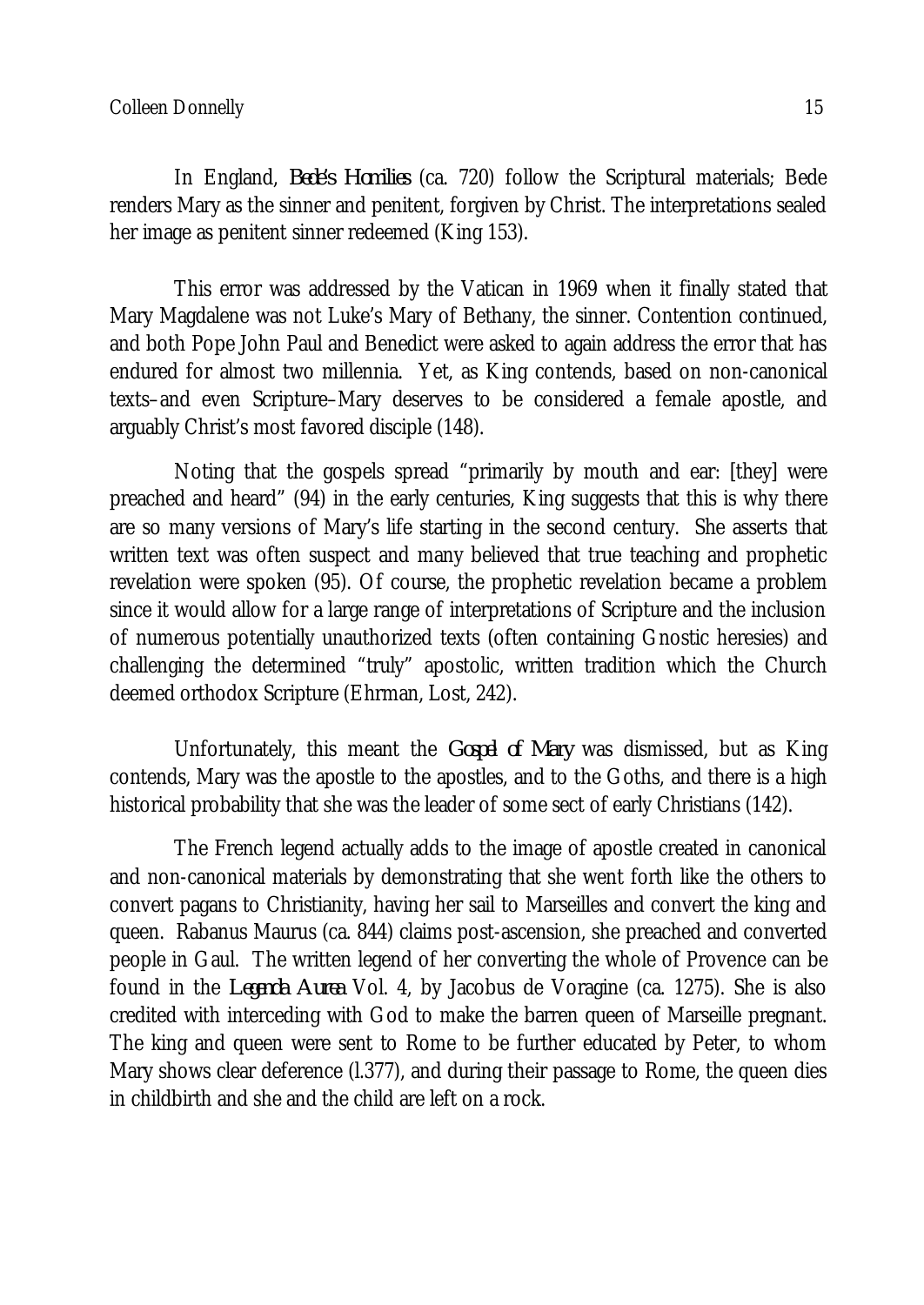Miraculously, on the king's return from Rome, she and the child "who Mary Magdalene had kept" are found alive on that same rock. They are baptized by St. Maximin in this version, respecting the Church's rule that women cannot perform baptism.

In the eleventh century, Sigebert of Gembloux claims she was venerated and her relics were moved from the oratory at St. Maximin to Vezelay in 771, and she is venerated again at St- Maximin-the Sainte-Baume in 1279. Bokenham follows Jacobus' *Legenda Aurea* closely in his version of Mary Magdalene's life in his *Lives of the Saints* (ca. 1443) and is the longest of thirteen Middle English legends highlighting her transformation from sinful woman to apostle and preacher (Coletti 73). The evidence of the popularity of the cult of Mary Magdalene is unquestionable: the Cult of Tears (which traces back to both the Virgin and the Magdalene) and her influence on Cathars and Beguines, who had ties to France and eastern England (Coletti, 189), attests to her popularity and helped to keep her stories alive. Coletti argues that "late medieval holy women invoke Mary Magdalene's patronage and example to authorize their own spiritual impulses" (129).

Oral and written traditions again intertwine; clearly, her story was told in the female religious houses of France and England, spread among the populace and was even written down by male religious authors.

Given the popularity of *The Early South English Legendary* (ca. 1260), of which there are over fifty copies, it is probable that it is one of the most direct sources of the *Digby* play,echoing other earlier texts that assign her an evangelical mission along with the other apostles: "Sixti and ten disciples togadere heom hadden inome/ Marie the Maudeleyne and hire brothur Lazarus/ And heore suster Martha and the bischop Maximus" (170-172). In this version, her intervention again works to save the queen from bareness, and her and her child from death. It credits her with converting Provence, and going to the wilderness in her later life, and gives her an aristocratic background, complete with the castle shared with her brother Lazarus and Martha; all of which are found in the *Legenda Aurea*, although here she acts along with her siblings rather than alone:

Aftur that He was iwend, Marie wax egleche; Crist hire havede aboute isent to sarmoni and to preche. To sunfole men heo was ful rad to wissi and to teche. (*Legendary* 157-159)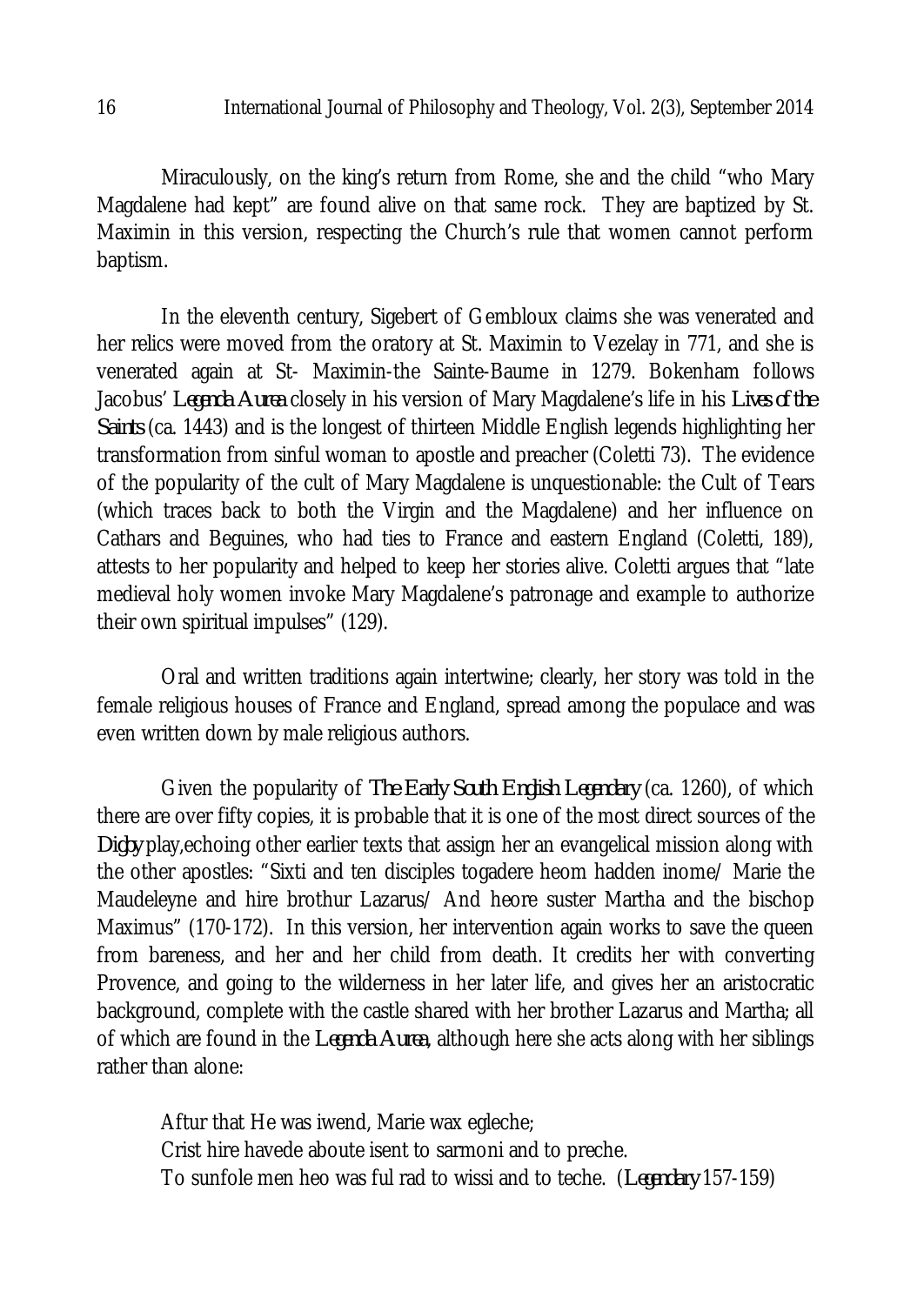Here, she threatens the prince at night, and he and his wife convert. She again shows deference to thepatriarchal Church sending them to Peter to learn (285). When the Prince's wife and child seem dead, the Prince, in a sense like Abraham since his son is also eventually saved, offers them to God, though blaming Mary for their death:

"Marie Maudeleyne," quath the prince, "alas, that evere kneu ich thee! . . . Mi wif and mi yungue child, Marie, ich bitake To Jhesu Crist, thi owene Loverd, that alle thing of nought gan make, That, yif He is so corteys and mightful ase thou seidest to me, He save mi wif and mi child, furfare that ich ne be." (390, 396-99)

After Peter teaches him, he sends him home unbaptized; he finds his wife and child alive; he is baptized by Maximus along with all the people of his land, with Mary, Martha and Lazarus acting as sponsors (527-30). She then goes and lives in the wilderness for thirty years fed by "angeles mete"–manna.

*The Digby Mary Magdalene* is an incredibly interesting play that makes use of the canonical gospels, apocrypha, and legend. And often changes place and time, in ways not commonin prose and cycle drama at this time that generally observe chronoical linearity.

Scenes of the leaders of Rome worrying about their their position and hold on their people add a political dimension; scenes from Scripture keep orthodox theology in the forefront. Scenes in the temple of Mohammad not only denounce pagan religion but also add comic relief (for example, "A fart, master, and kisse my grenne" l. 1170), as do the scenes of the sailors which also add a contemporary flavor to the play:

For swich a cramp on me sett is, I am a point to fare the worse; I lie and wring till I pisse . . . Nothing butt a fayer damsell She shold help me. (ll. 1407-10, 1412-13)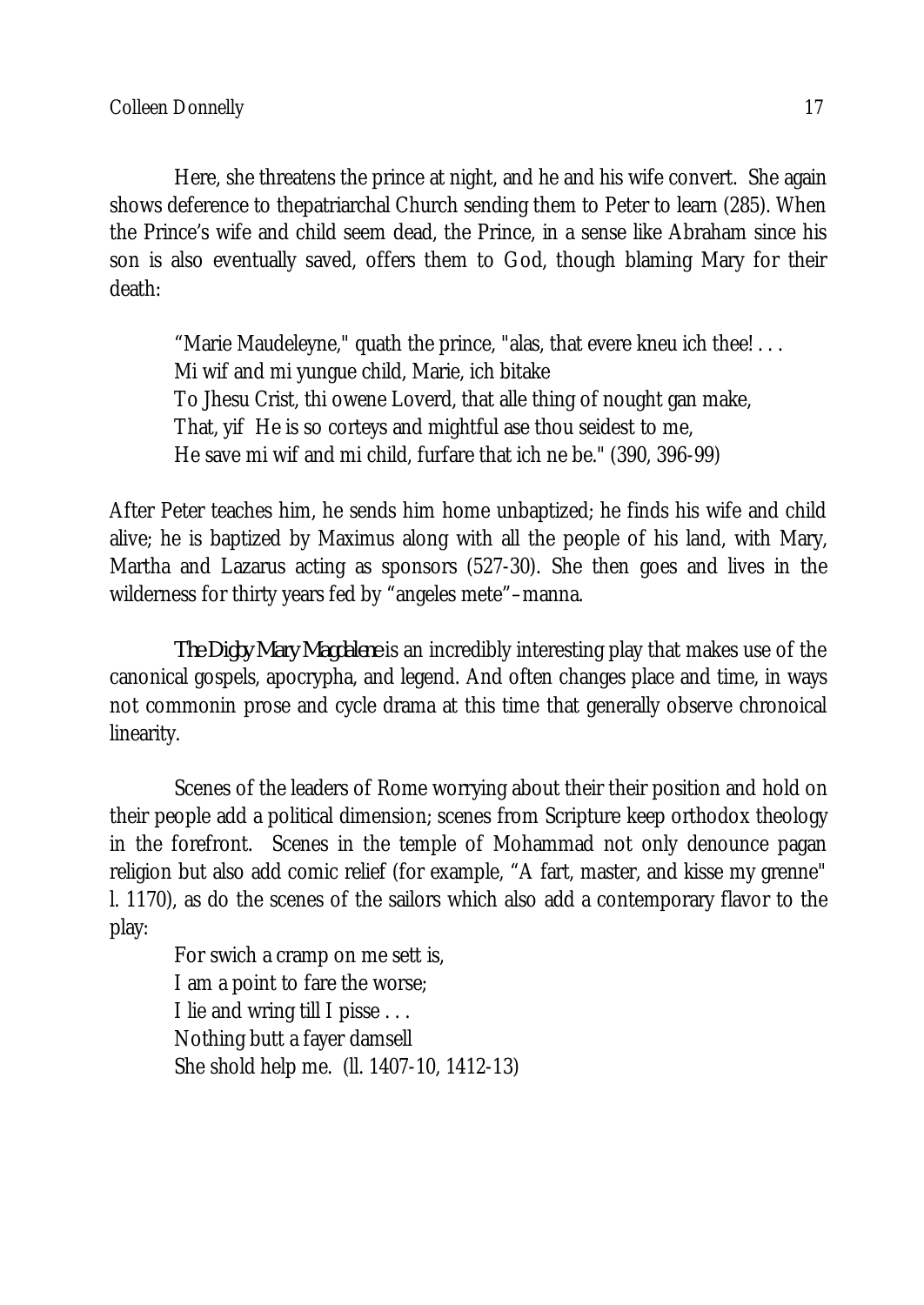As Bevington points out, "the play includeshistorical or legendary enemies of Christians, such as Tiberisus Caesar, Herod, Pilate and the king of Marseilles . . . members of her family, sailors,tavern keepers, and so on. . . . actions occur simultaneously, for example Mary sleeps in her arbor while Simon invites Christ to his banquet, and later the king and queen of Marseilles enjoy a feast while a devil bemoans the harrowing of hell" (688-89).

The play uses the apocrypha in establishing her converting as do themale apostles, and in this play her siblings, who were not witnesses to the risen Christ and much of his private teaching, do not accompany her. The legendary materials, the castle, the materials surrounding Marseilles, are still there with a few significant differences worthy mentioning here. The king agrees to convert ,if Mary makes sure he first gets the heir he desires. She tells him she can't gaurantee that, but that if he converts, he "may" get his wish (ll. 1567-74).

In both *Legenda Aurea* and *The Early South English Legendary,* he and his wife agree to accept Christ and ask for a son in return, which happens immediately, making it sound more like a contract between the King and God; she preaches of the creation, and according to Coletti, uses *Daniel* and delivers something quite close to the Sermon on the Mount (145); whether this would be considered preaching or not at the time is controversial.

Clearly the issue is Paul to the Corinthians 1 14:34-35 and 1 Timothy 2:11-15, which say women are not to preach; though Ehrman argues that the first is a later addition and that Timothy was not written by Paul (*Misquoting* 181-183, *Lost* 37 and Metzger and Ehrman, *The Text of the New Testament* 289-90). It may seem odd given his relations with women leaders and the earlier instructions for women to participate in church in 1 Corinthians, though Paul was clear that they were always to be subservient to men. Even in the Middle Ages, there was the issue as to whether this edict not to preach meant only in the pulpit. Dixon says Mary does nothing which challenges or transgresses clerical authority, and she is certainly correct in saying she cannot and does not baptize or administer the Eucharist or last rites (221-44). She finally convinces the king to convert and to abandon his "lewdness"by appearing at night with two angels(*Digby Mary Magdalene* ll.1618-19). Rather than converting out of fear after being threatened a sin the contrived vision as in earlier texts, he is convinced by the "marvelousshewing in my sleep" (1621). The queen tells him the vision must have been sent from God (l. 1670).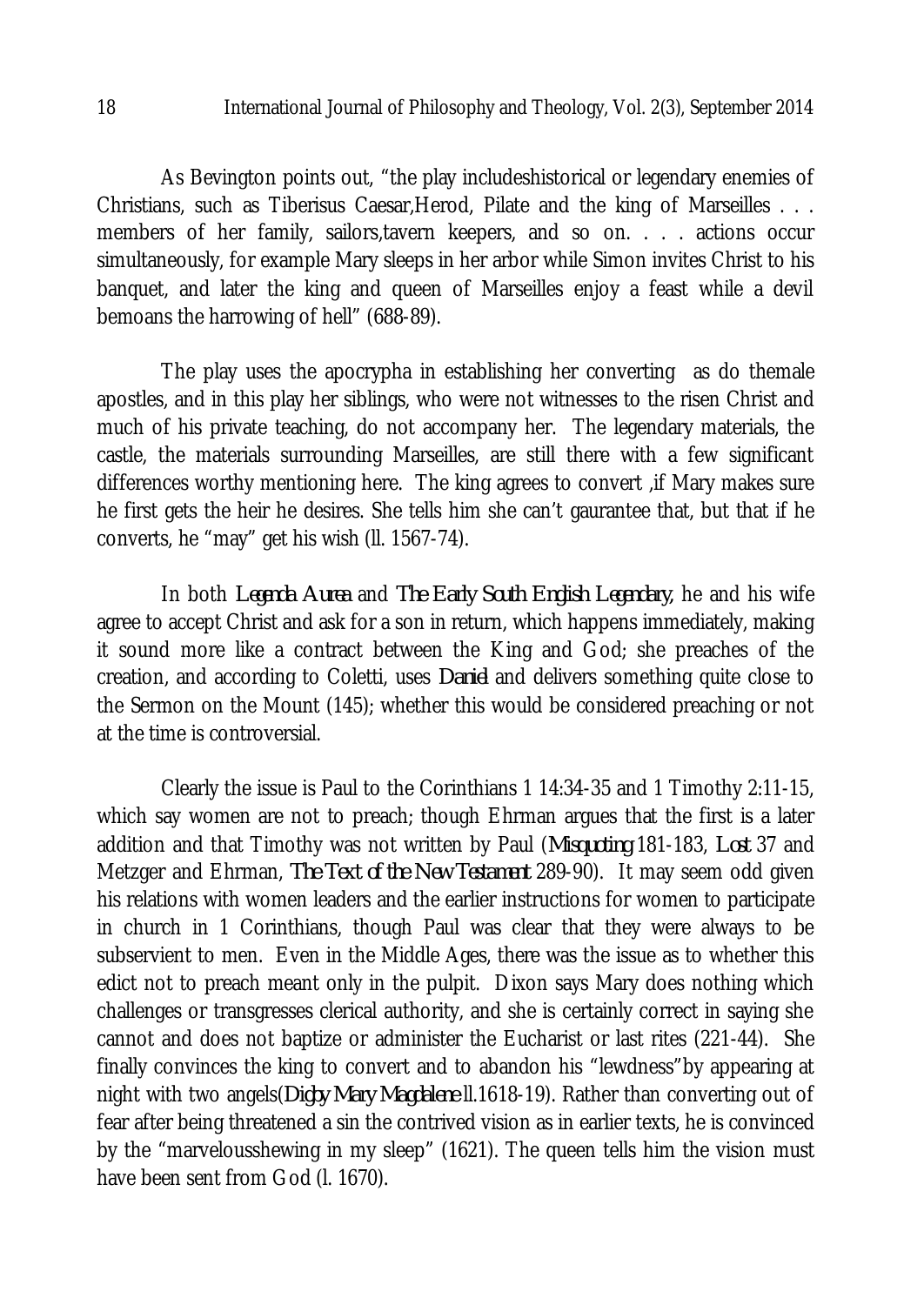Mary sends the King and Queen to Peter to be made Christians and baptized (*Digby* 1701)--and again the queen and baby are left for dead on a rock--but here upon their return to Marseille, they are charged with converting their people. Mary then becomes an ascetic, retiring to the wilderness as can be found in other hagiographies. Saints and angels descend from heaven and raise her from earth to feed her manna daily, as Jesus directs (*Digby* 2003-2039).

Her daily ascension remind the audience of the Assumption of the Virgin and Christ's ascension, making its function as a formulaic image. Coletti notes (124) that the king also addresses her with "hail Mary" (175), and the play deliberately works to conflate the two Marys to create a salvation history and foster the vernacular religious experience of the people of this period (171-179). Finally, we actually witness, through the priest, her soul ascend into heaven: "Now receive we this sowle, as reson is/ In heven to dwelle us among" (2118-19). Though she does not ascend in body as does the Virgin Mary, this veneration of Mary appears to place her closer to Christ and his mother in heaven, placing her above other saints and Christians in heaven and again indicates that Christ favors her.

 Interestingly, a priest in vestment is required to witness this event; Davidson says this is done so the priest can turn to the audience and deliver the moral to "live in imitation of the saint who is the model of penance . . . . For the drama was designed to inspire intense religious devotion for which Mary was understood to be the greatest example of sinner saved through total alignment of her will [with Jesus]" (87).

Coletti observes that Norwich had a disproportional amount of female religious, and East Anglia has a large population of devout Christian women engaging feminine religious subjects, symbols, and experience (44). Most importantly, this passage recognizes the conditions of the sacraments: a priest being present to deliver extreme unction as well as seeing that her body is properly interred (ll. 2091-92), respecting the canonical laws of the time and reminding the audience of that need in their own live. The priest is also presented as the only one reverent enough to witness the ascension of her soul and see angels. Coletti contends that this is a nonconformist pre-Reformation text (144). The play does adheres to the orthodox position on the sacraments, reinforcing that this is the manner in which the audience is to engage in them, and incorporates traditional views of Mary Magdalene already known, while offering insights into vernacular religion at the time. Plays were unpopular among Reformists, the last probably performed in the 1520s and banned in 1534.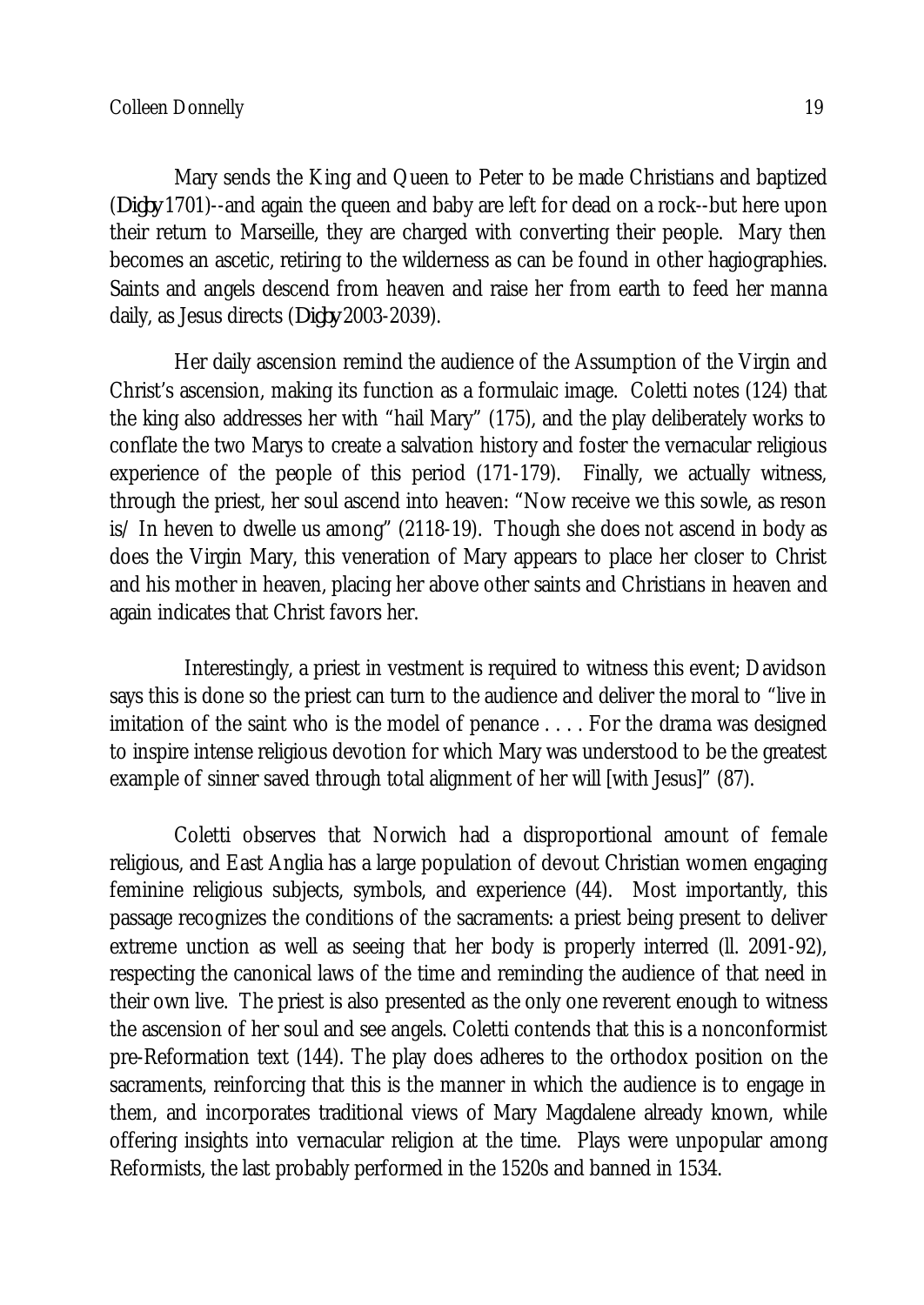I would argue that *Digby* represents a further movement toward the written end of the spectrum of oral-written tradition, where the individual writer takes care to make his mark, particularly in the non-linear inclusiveness of orthodox materials, as well as apocrypha and legendary materials stemming from different eras and covering different geographic regions. Some of the legendary thematic material,such as her mission to Marseille and conversion of Provence,were most probably orally transmitted, and than performed, first aural, and later visual in performac and play, replicating some oral traditional elements. The image of the repentant sinner is still powerful today as being to which an image ordinary people can aspire. Ironically, that one mistake that is based in the canon–the confusion of her identity--was not corrected until the twentieth century.

Women obviously become a problem for the emerging Catholic Church as it established itself as a patriarchal institution in the fourth century. Despite the aid women offered converting men--having taught and preached Christian messages--the clergy found the need to limit their influence. While Roman women enjoyed more freedom than Jewish women, Rome did not renounce male supremacy.

Over the following centuries, as men rose to control the Church, in their need to establish their supremacy and authority, they felt a need to limit women's positions. Often texts, particularly those propagated as orthodox, were altered to legitimize the limits on women's behavior and actions as Christians, as Ehrman observes in *Misquoting Jesus,*almost every instance in which analteration to a text concerning the behavior and demands upon women led to "limit[ing] the role of women and minimiz[ing] their importance in the Christian movement''(183).

Historical and political forces, as well as theological, determined the canon. When Constantine embraced the Church and credited God for his success in creating the Holy Roman Empire (Ehrman, *Lost Christianities* 250) and the Synod of Hippo met and codified the New Testament, material concerning women was deemed heretical--such as that produced by the Gnostics and other sects--and all were ordered destroyed. Still Christianity, until the time of the printing press and advances in literacy, was subject to oral tradition, performance, and word-of-mouth transmission. The rediscovery of early texts has made it evident that some of these forbidden texts survived.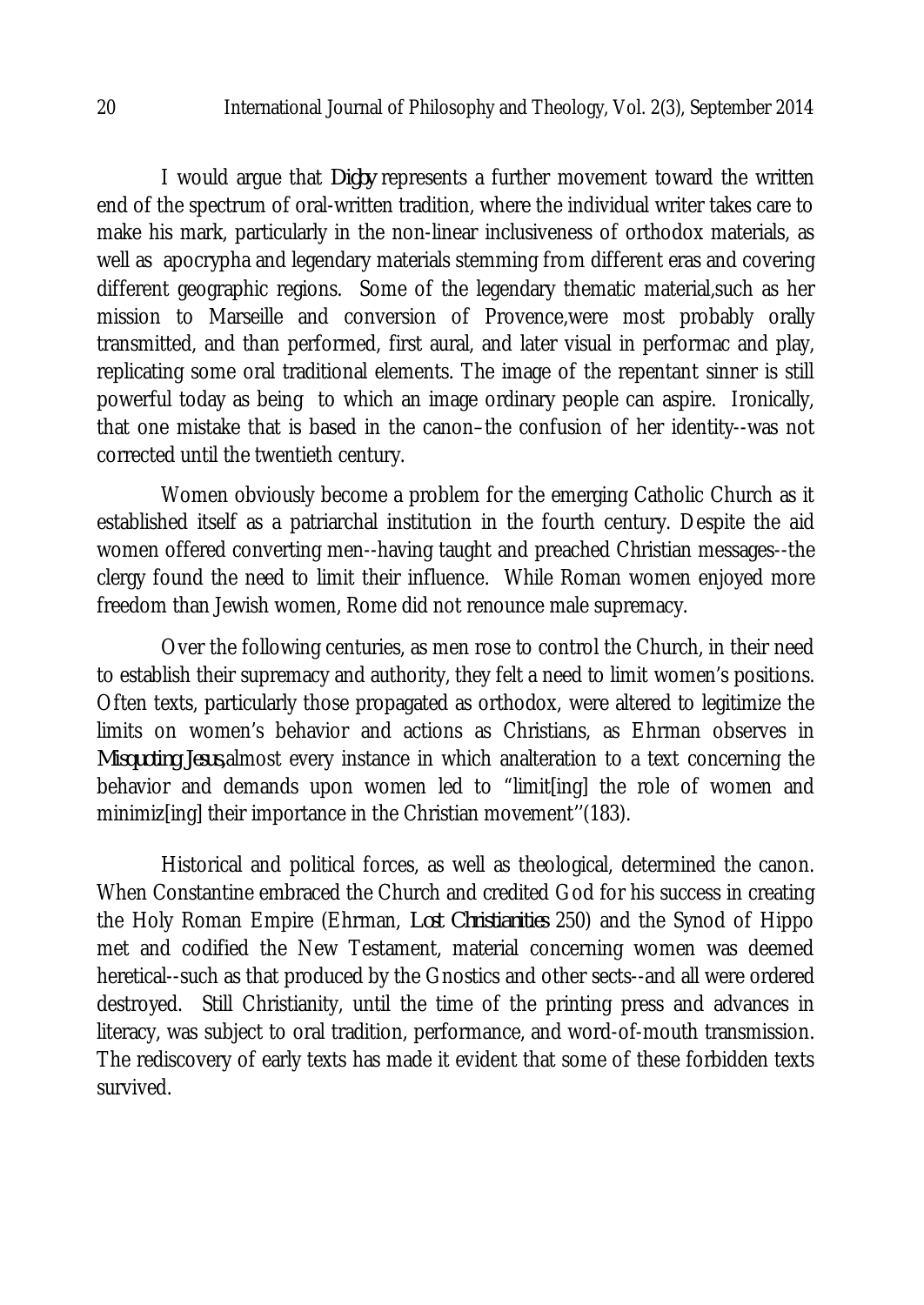In addition to the relatively recent discoveries, if we look at the materials available to us through the first fifteen hundred years, we must conclude that these stories were kept alive through oral renderings as well as by occasional being transcribed; literate authors may also have been intrigued enough by some of these stories to write their own versions, since obviously some remnants of earlier texts and traditions arefound in their work.

We have investigated the history and fates of the stories of two women who made their first appearance in the first century C.E. Through their long oral-written tradition, their stories were likely subject to emendation, as deemed appropriate by performers and authors as well, as for the audience of the time. Familiarity with known liturgical and legendary words and images and the ability to recognize elements that spoke to the socio-historical situation of the audience, as well as devices that made the telling more entertaining and memorable, may have all been factors in what was added and kept, just as that which disturbed listeners as being heretical, insignificant, or poorly told may have influenced whatpassages and stories were deleted. Changes in form, as from prose to poetry, as well as the status of the various forms throughout history, and the quality of the translation from one language to another may also have affected the survival and accuracy of material. What may be best to remember is that this was not a literate age in the way that we would describe ours. The Middle Ages is an era in which literacy was aural; oral tradition was most important even while some written text were being produced and read.

The first fifteen hundred years of the common era was a time when oral and written traditions intertwined to such an extent that we will never be able to separate them. Accepting that was probably the case takes nothing away from the literature but instead challenges us to illuminate the reception of textual material in its real historical context.

# **Works Cited**

"Advent Lyric 1." Exeter Book. Labyrinth Library: Old English Library. April 30, 2009.

http://www8.georgetown.edu/departments/medieval/labyrinth/library/oe/texts/a3.1.html.

- Amodio, Mark. "Oral Poetics in Post-Conquest England." *Oral Poetics in Middle English Poetry*. Ed. Mark Amodio. (New York: Garland) 1994, 1-17.
- -------.*Writing the Oral Tradition: Oral Poetics and Literary Culture in Medieval England.* (Notre Dame: Notre Dame Press) 2004.
- Bede.*Homilies on the Gospels.* Trans. Martin, Lawrence and David Hurst. (Kalamazoo: Cistercian Publications) 1991.
- Carlson, Cindy "Mary's Obedience and Power in the Trial of Mary and Joseph. *Comparative Drama* 29(1995) 348-62. Coletti, Theresa. Mary Magdalene and the Drama of Saints.